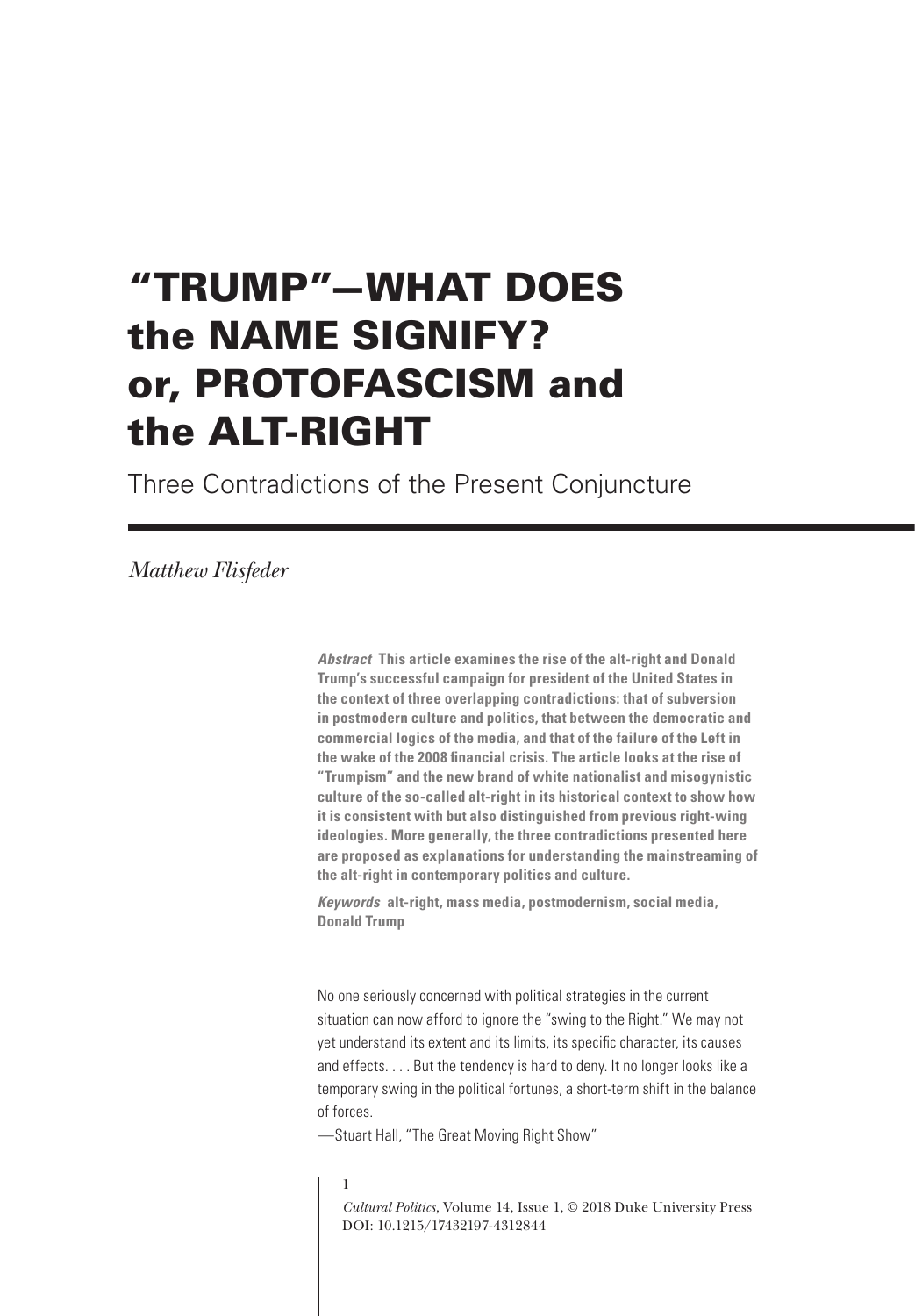#### *Fascism Ascendant?*

These lines, written by Stuart Hall, were a response to the rise of Thatcherism in the United Kingdom in the late 1970s, where the conservative New Right was mobilized in the birthing days of neoliberalism as a kind of cultural logic to hegemonize the masses away from the failing welfare state in its period of crisis. Today, after nearly a decade dealing with the crisis of neoliberalism and its new regime of hyperausterity, we are again witnessing the rise of a rightist movement mobilizing around President Donald Trump. Although it is often commonplace today to connect Trump to previous figures of conservatism, like Margaret Thatcher, the neoconservative movement that galvanized around George W. Bush, the Moral Majority movement of the 1980s, or the culture wars of the 1990s, or even the fascism of the mid-twentieth century, I want to propose that the rise of "Trumpism" has its own distinct historical logic. It is a protofascist movement (see Jameson 1979: 15), but one that is particular to its own historical conditions of existence.

In what follows, I propose three historical and contextual contradictions that help explain the rise of Trumpism and the new brand of white nationalist and misogynistic discourse and violence—whose perpetrators often frame their positions in terms of a backlash against progressive and resistant politics—collectively referred to, using its own politically correct term, as the *alt-right*. This term, according to Angela Nagle, was initially used by members of its various groups to defne "a new wave of overtly white segregationist and white nationalist movements and subcultures, typifed by spokespeople like Richard Spencer [president of the white nationalist think tank the National Policy Institute],

who has called for a US white ethnostate and a pan-national white empire" (2017: 12). The alt-right is characterized by its preoccupation with "IQ, European demographic and civilizational decline, cultural decadence, cultural Marxism, antiegalitarianism and Islamification" (12). As expressed by the alt-right darling himself, Milo Yiannopoulos, the movement is distinguished from "old-school racist skinheads" by its obsession with intelligence. He writes (with fellow Breitbart blogger Allum Bokhari) that those in the alt-right "are a much smarter group of people—which perhaps suggests why the Left hates them so much. They're dangerously bright" (Bokhari and Yiannopoulos 2016).

Perhaps it is its penchant for a kind of pseudo-intellectualism that makes the alt-right somewhat more palatable than its more apparently extremist predecessors. It is dangerous because it comes off in some circles and spaces (particularly online spaces in the Chan culture) as being intellectual and cultured, rather than drawing infuence from the religious moralism of the New Christian Right, for instance. Spencer himself lists Friedrich Nietzsche and Carl Schmitt among his infuences (Wood 2017). But the alt-right's appeal to intellect, more than a reference to specific thinkers and texts, has more to do with what it perceives as its legitimate claim to power: in the struggle for supremacy, "nothing matters, not inheritance, social connections, or economic resources, but one's native intelligence and innate strength" (Robin 2011: 29). The alt-right therefore seeks to distance itself in this way from both an older group of neo-Nazi skinheads and the Ku Klux Klan, but also, as Nagle notes, from traditional conservatism and the conservative establishment, which is often dismissed as "cuckservatives" (2017: 12). Yet how odd that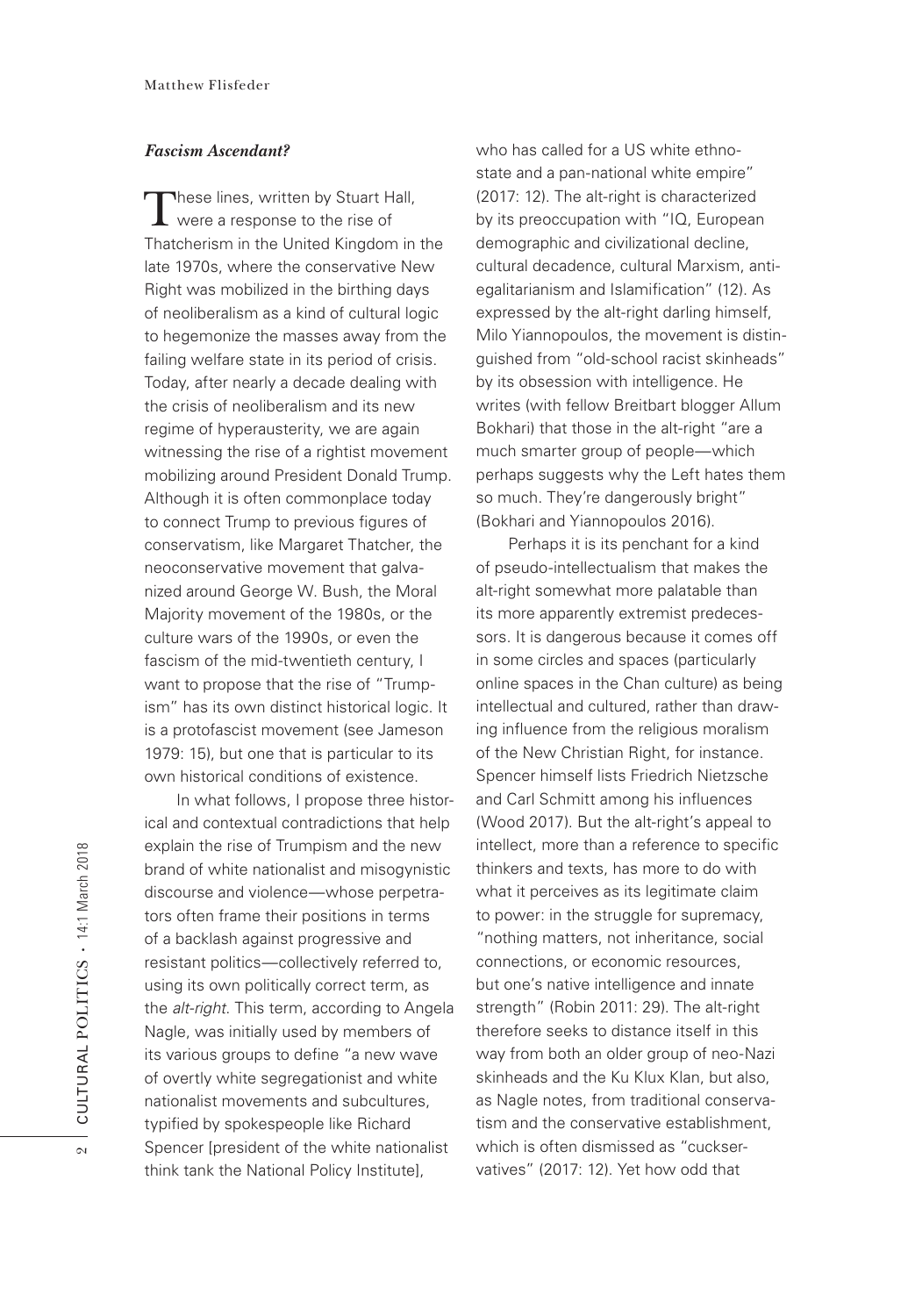Friedrich Hayek and Ayn Rand—as one news headline put it, "Ayn Rand is dead. Liberals are going to miss her" (Burns 2017)—have been replaced by Trump, a man who reeks of imbecility and ineptitude. Something more must be going on.

Indeed, as Corey Robin notes, conservatism "is the theoretical voice of [the] animus against the agency of the subordinate classes. It provides the most consistent and profound argument as to why the lower orders should not be allowed to exercise their independent will, why they should not be allowed to govern themselves or the polity" (2011: 7). For the conservative, hierarchy is order. But what drives the "reactionary mind" of the conservative, as Robin puts it, is the experience of power besieged—that feeling of having (once) had power and now seeing it threatened. This is why, according to him, white men, regardless of class status, are particularly interpellated by conservative ideology. Feminism and antiracism, for instance, challenge the existing power of phallocentrism/patriarchy and Eurocentrism. Robin explains that, although the claim is often that the Left demands more equality while the Right decries more freedom, the disagreement between the two has in fact more to do with the *extension* of freedom. Historically, he claims, "the conservative has favored liberty for the higher orders and constraint for the lower orders. What the conservative dislikes in equality, in other words, is not a threat to freedom but its extension. For in that extension, he sees a loss of his own freedom" (8).

Given the extension of freedom to women and racialized minorities, it is easy to understand the populist appeal of conservatism to the average Joe. Despite the fact that conservatism is an ideology that preserves the power of the elite, the

average Joe, in railing against emergent forces on the Left demanding extensions of freedoms for the oppressed, seeks to preserve his own relative power vis-à-vis gendered and racialized minorities. In this sense, too, "radicalism is the raison d'être of conservatism" (21)—the radical demand for social and political change is what drives the conservative reaction toward preserving the relations of power. However, this is not to suggest that the conservative Right lacks a desire for change and transformation in favor of traditionalism. In fact, to preserve existing forms of power, the conservative Right constantly requires incorporating the rhetoric of change as part of its interpellative practices. It must posit the Left as the reigning ideology and must assume some of the characteristics of the radical to restore vigor to the movement (24). By doing so, the conservative Right incorporates the lower orders, allowing them "to locate themselves symbolically in the ruling class." As Robin puts it, "Ordinary people get to see themselves in the ruling class by virtue of belonging to a great nation among nations, and they also get to govern lesser beings through the exercise of imperial rule" (35). This is the essence of right-wing populism: "to appeal to the mass without disrupting the power of elites or, more precisely, to harness the energy of the mass in order to reinforce or restore the power of elites" (55).

The new alt-right, however, should be distinguished from the brand of American neoconservatism tied to support for the George W. Bush regime. As Wendy Brown notes, American neoconservatism as a political force emerged from a convergence of interests, including evangelical Christianity, Jewish Straussians, secular Cold Warriors, and conservative feminists and family moralists (2006: 696). What binds these seemingly disparate groups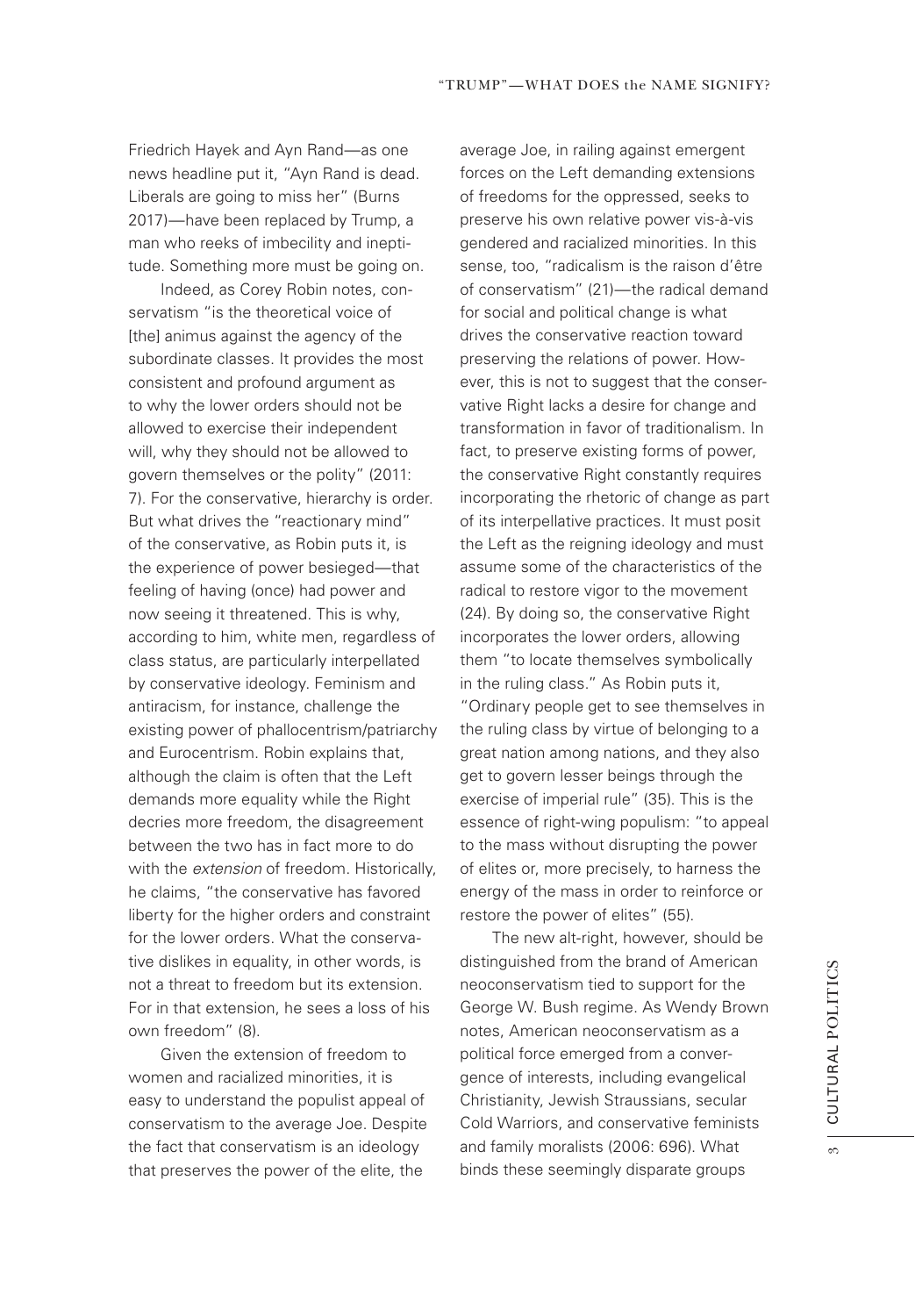under the rubric of neoconservatism is their affrmation for a moralist state power both domestically and internationally. Thus the neoconservative Moral Majority movement abandoned "classic conservative commitments to a modest libertarianism, isolationism, frugality and fiscal tightness, belief in limits and moderation, and affinity with aristocratic virtues of refnement, rectitude, civility, education, and discipline" for an avowed drive to power, paranoid about the crumbling morality of the West (697). Neoconservatism therefore imputes to the state the authority to set the moralreligious compass of society (697). The alt-right is distinguished by its chiding of moral-religious rightness. In fact, its blatant crassness is one of its most identifable features.

Much of the popularity of the alt-right, and the attention it has received in the mainstream mass media, prior to Trump's election, was due partly to its combination of crude humor and youthfulness, and because of its image-based culture of online meme production in forums like 4Chan and 8Chan (Nagle 2017: 13). Traditional conservatives took notice of the altright and began to incorporate some of its nihilistic and ironic tones, developed in the Chan culture, because of its vocal opposition to such Left forces as political correctness, feminism, and multiculturalism (16). The alt-right and traditional conservatives have thus found an alliance in challenging the apparent Left penchant for oppressing "free speech," which the alt-right and conservatives see as a product of feminism and (so-called) cultural Marxism's push for political correctness, and collectively refer to its proponents as social justice warriors or SJWs.

What makes the alt-right such an oddly fascinating (yet no less concerning) movement is that it seems to use cynicism and irony in staging and borrowing language and tactics from the New Left of the 1960s. At a very formal level, it seems to promote itself as a radical alternative movement against what it positions as the dominant ruling ideology. It is a reactionary movement against the liberal center; however, it is a *pseudo*-emancipatory movement that targets culture and different cultural identities, instead of the political economy of capitalism, and its class relations, as the source of today's problems. Culture, rather than the political economy of capitalism, is for the alt-right the real problem.

Both the rise of Trump and the alt-right share populist and chauvinistic dimensions in common with an older European fascism, which, to paraphrase Slavoj Žižek, is in a sense a "conservative revolution": it is capable of organizing dissent by recognizing people's authentic frustration with the status quo; but rather than address the core problem, that is, the relations of exploitation in capitalism, for instance, it displaces this problem onto a *false* problem (2008: 304). Usually, for right-wing populism, this means blaming some kind of false image of an enemy or intruder who disrupted the system from within: the anti-Semitic representation of Jews and Jewish people, for instance, as in Nazi Germany; or as in a more traditional conservatism, those who identify as queer, who are supposedly responsible for the disintegration of the institution of marriage; or even the Muslim other whom we are told we must fear as the "terrorist" threat. And so forth and so on. As the logic goes—from the perspective of the Right, of course—the problem is not the system itself but the (image of) the false enemy. The figure of the enemy is surfaced as a fetish figure to evade or disavow the existing problems and inherent contradictions in the capitalist

4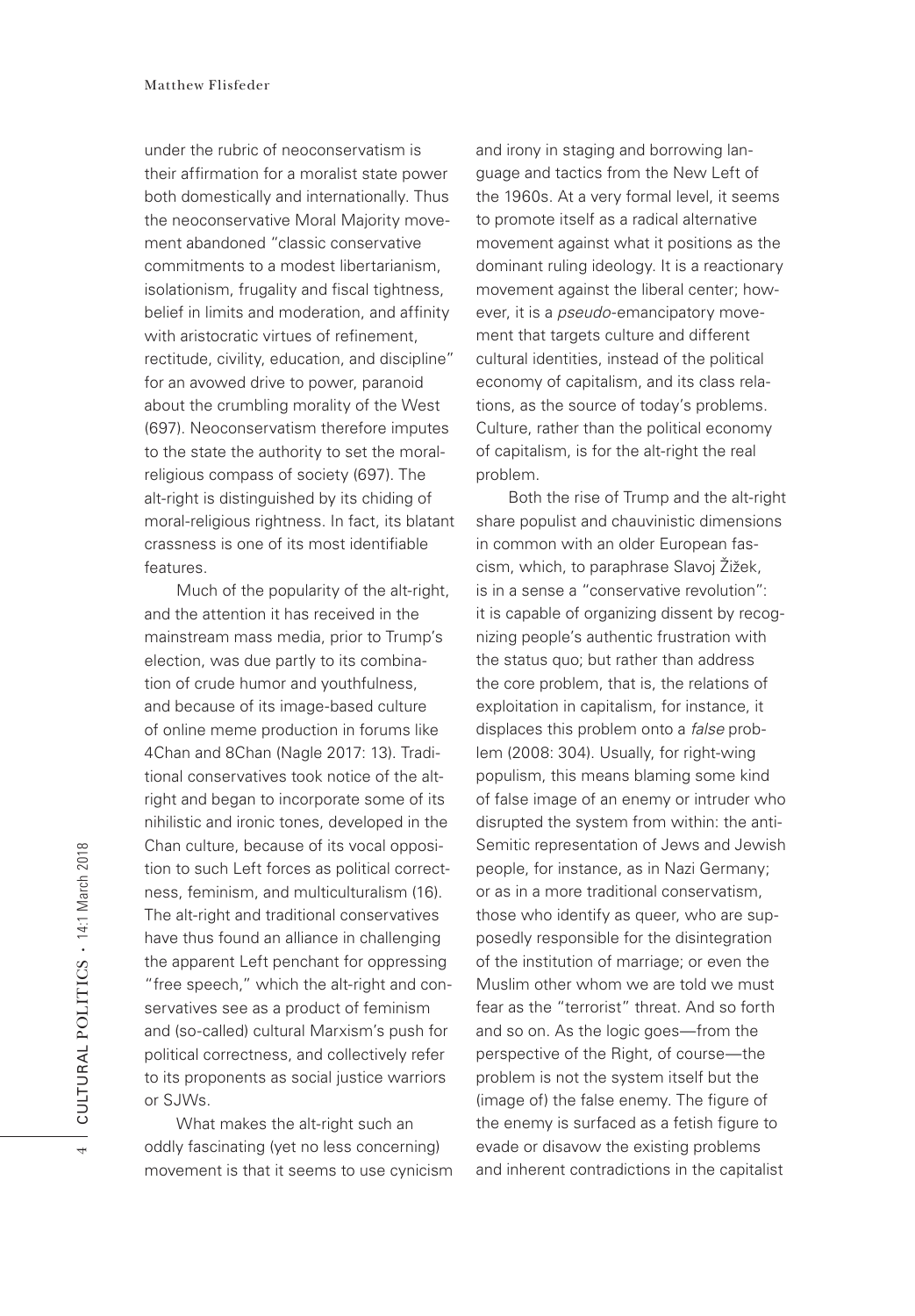mode of production and its increasing tendency toward mass proletarianization (see Jameson 2010).

Today, for the alt-right, this false enemy has multiple identities. On the one hand, it is formed through standard practices of racism and sexism, thus extending the post-9/11 violence against the Muslim other. On the other hand, the alt-right has targeted particularly politicized groups, the vaguely defned "Islamicists," for instance, as opposed to Muslims. However, one primary target of the alt-right has been feminism. The alt-right is largely masculinist and antifeminist, concerned with the decline of Western masculinity, and therefore feminism has been one of its chief targets. It is not simply that the alt-right is misogynist (which it certainly is); it specifically targets *political* feminism, aided in part by selective female voices, such as the self-dubbed "factual feminist," Christina Hoff Sommers (1995), who denounces contemporary third-wave and postmodern feminism. We saw this, for instance, in the #GamerGate fasco in the summer of 2014, where female games critics, such as Anita Sarkeesian and Zoe Quinn, were harassed online by swarm attacks, threatening violence and rape. This was all because Sarkeesian and Quinn sought to introduce feminist critique and themes into gamer culture, which male gamers saw as an affront to their free speech. They believed largely that feminist critiques of gamer culture were just more SJW "nonsense" and that from their perspective, the critics were being oversensitive, seeking to censor male gamers. The extremely violent and sexist backlash was, then, as Nagle notes, a masculinist response to political correctness, paradoxically to prove that gamer culture was *de*f*nitely not* sexist (2017: 20). This movement targets politicized groups rather

than individuals based simply on race or gender, since this creates the appearance that Left political movements, like feminism, are figures of dominant authority-it makes it look like feminism is a dominant ideology—despite the continued existence of systemic (and physical) violence against women, which reproduces existing forms of inequality. Going after feminism in this way reinforces patriarchal domination as a social, cultural, and political institution. But still, because it is posited as transgressive and subversive, the alt-right is tactical in displacing blame for existing economic problems and cultural conficts onto liberal and Left agents.

My goal is to contextualize and historicize the mainstreaming of the new alt-right with reference to three overlapping contradictions. These three contradictions help explain Trump's successful campaign in the United States and his election as president in November 2016 as symptomatic and not as a cause of the rise of the alt-right. It is already popular to make connections between Trump and the new legitimacy given to the alt-right. But I want to investigate some of the possible explanations for this relationship to better assess how it could have been otherwise. In this regard, the name "Trump," I claim, signifes a new historical moment that is symptomatic of these overlapping contradictions. The first contradiction concerns the political and cultural context of postmodern practices of transgression and subversion, drawing on aesthetic practices that grew out of modernism. The second concerns the contradiction between the democratic and commercial logics of the mainstream mass media; and the third deals with the failure of the Left to make powerful gains in the wake of the 2008 fnancial crisis. These three overlapping contradictions are by no means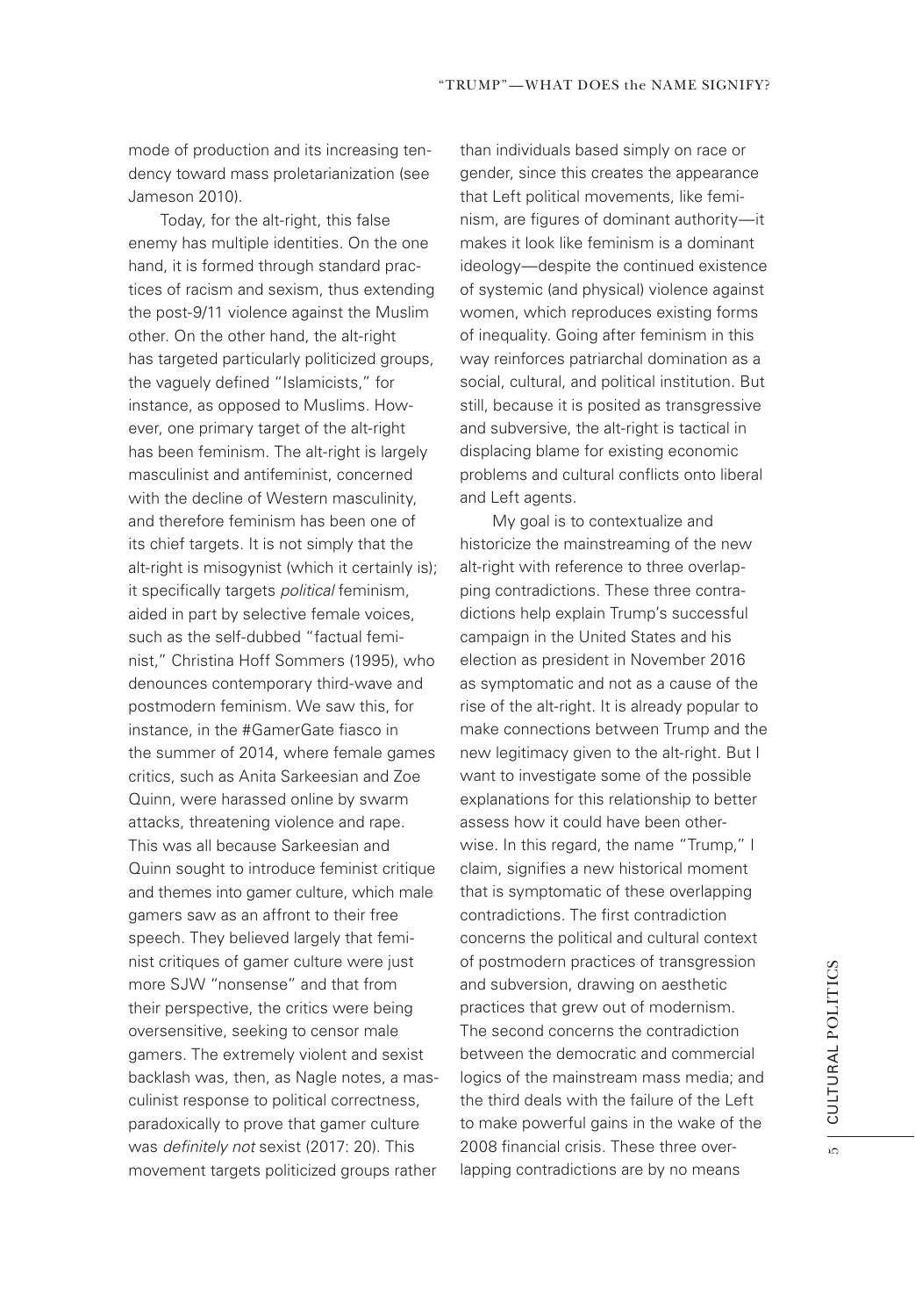extensive, but they do provide some points of reflection for understanding the present conjuncture.

### *Contradictions of Subversion and Transgression in Postmodern Culture*

The rise of Milo, Trump, and the alt-right are not evidence of the return of conservatism, but instead of the absolute hegemony of the culture of nonconformism, self-expression, transgression, and irreverence for its own sake—an aesthetic that suits those who believe in nothing but the liberation of the individual and the id, whether they're on the left or the right. The principle-free idea of counterculture did not go away; it just became the style of the new right.

—Angela Nagle, *Kill All Normies: The Online Culture Wars from Tumblr and 4Chan to the Alt-Right and Trump*

It has been claimed that Trump is the first "postmodern" president or that his presidency is ultimately "postmodern" (see, for instance, Ernst 2017; McKnight 2017; Smart 2017). This seemingly astute claim rests on the simple idea that Trump is somehow "post-Truth," a notion that came out in full force in particular when his campaign manager and now counselor, Kellyanne Conway, used the much-mocked phrase "alternative facts" to support Press Secretary Sean Spicer's claim that Trump's inauguration was the most highly attended ever in American history (which it was not) (Bradner 2017). For much of this popular criticism, postmodernism amounts to little more than a certain brand of relativism and the rebuking of the real. While I disagree with how this claim has been deployed, I think that it is right, but for the wrong reasons. Trump and the alt-right are definitively products of postmodernism, but not necessarily in the way it has so far been claimed. Although some of the

more positive features of postmodernism as a political and cultural philosophy have been its propensity to bring to light the underlying Eurocentric and phallocentric elements of modern liberal culture, it is its "incredulity towards metanarratives" (to use the phrase popularized by Jean-François Lyotard) that I find most problematic, and its reduction in importance of the commodity-class dynamics of late capitalism (see Flisfeder 2017). Trump and the alt-right, I claim, are in this way symptoms of postmodernism—a reaction that can be understood only at a formal level in the emergence of the postmodern. To return, then, to a metanarrative of sorts, the rise of Trump and the alt-right must be contextualized within the emergence of the existing postmodern culture.

The alt-right is, on the one hand, a by-product of ideological postmodernism and, on the other, the result of the contradictions of subversion and transgression within postmodern culture. To understand this, it is necessary to first recall in what sense subversion itself became part of the dominant ideology of postmodern late capitalism. In this regard, Fredric Jameson's (1984) cogent application of the Lacanian logic of the psychotic's discourse still provides an illuminating aesthetic description of the historical, political, cultural, and ideological dynamics of contemporary postmodern society. What he describes, borrowing equally from Gilles Deleuze and Félix Guattari (1983), as the "breakdown of the signifying chain"—or what Žižek (1999) refers to as the demise of symbolic efficiency—operates as a kind of shorthand to describe some of the various tenets of postmodernity and postmodern culture, including, on both the Left and the Right, an incredulity of sorts toward metanarratives (Lyotard 1984), otherwise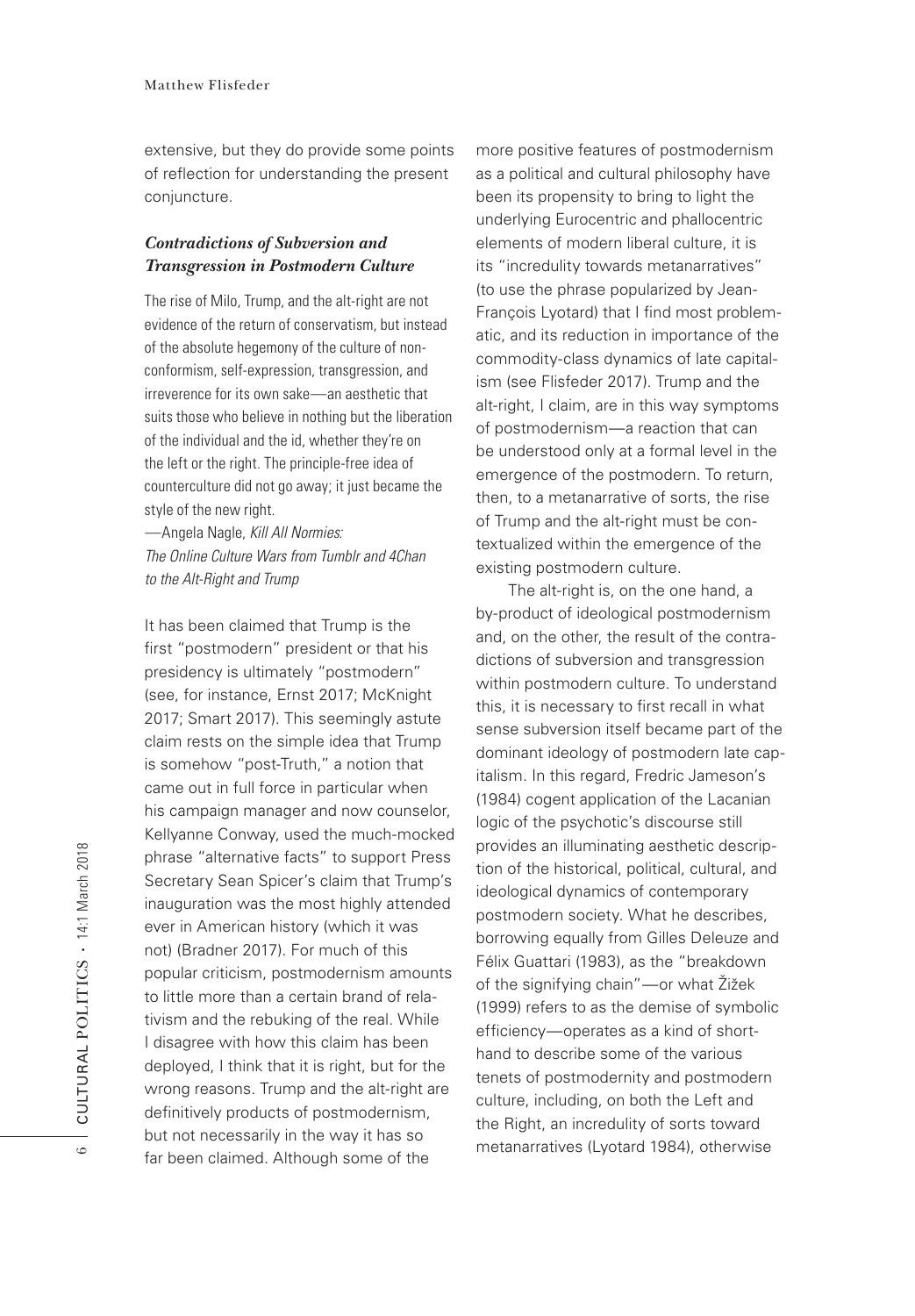encapsulated by Francis Fukuyama's (1992) thesis about the "end of history" or Daniel Bell's (1960) about the "end of ideology." The "breakdown" metaphor highlights what Perry Anderson means when he says, "Modernism, from its earliest in Baudelaire or Flaubert onwards, virtually defned itself as 'anti-bourgeois.' Postmodernism is what occurs when, without any victory, that adversary is gone" (1998: 86). Postmodernism is equally, according to Terry Eagleton (1996), defined not by a victory on the part of the antibourgeois but by an imagined defeat—that is, by a cynical resignation that, in Thatcher's words, "there is no alternative," a feature that the late Mark Fisher (2009) referred to as "capitalist realism."

This sentiment, of the loss of the adversarial relationship between the bourgeoisie and the proletariat—whether in the form of the perceived triumph of either side—is not at all disconnected from the logic of capital. It is tied to the very persistence of capital to break down all barriers to accumulation. This includes, in some cases, the breaking down of political and cultural barriers, which is partly what the "breakdown" metaphor describes; or in Deleuze and Guattari's terms, the constant pursuit of accumulation and the breaking down of barriers force a deterritorialization of capital, unleashing it in different modalities, or "lines of fight" (1987: 510). Politically, this has resulted in the *sublation* of existing antagonisms into the very logic of capital, save (of course) for that antagonism that is its absolute point of negation: the class struggle, which instead of being eliminated is simply displaced onto other, cultural antagonisms, that is, class war turns into "culture war." This last point helps, in part, to explain the rising infuence of the Moral Majority and neoconservatism among the working

classes in the United States from the late 1970s up to and including George W. Bush's two terms as president. With the sublation of class war into culture war, it often appeared as though the Right more than the (liberal) Left spoke the language of the working class (see Frank 2004). It is also in this sense that, as Anderson puts it, modernity "comes to an end . . . when it loses any antonym" (1998: 92), that is, when the terms of antagonism get so confused that the image of the actual enemy gets blurred. The driving force of the existing postmodern culture therefore differs from the propulsion of the modern culture, fueled by antagonism and contradiction.

As a logic of production, capital is driven by its dialectic of development, constantly in need of destroying the old to produce the new (Berman 1982) or, in a sense, what David Harvey (2004) means by the phrase *accumulation by dispossession*. As such, it consistently requires breaking down those older ideological as well as material—barriers that prevent exponential expansion. Modernity was therefore culturally contradictory in the sense that, for instance, it relied on traditional culture—say, the culture of the conjugal, patriarchal family—as part of its own processes of social reproduction while working to break down the structures of traditional culture to produce new subjectivities that could act as agents of consumption, the latter of which is required to ensure that a crisis of effective demand in the market does not ensue. This logic of antagonism and contradiction operated similarly in art and culture.

The significance of the political formation of the bourgeoisie as a class is matched by the emergence of the market as the material and ideological space of shared individual equivalence. Regardless of one's identity outside the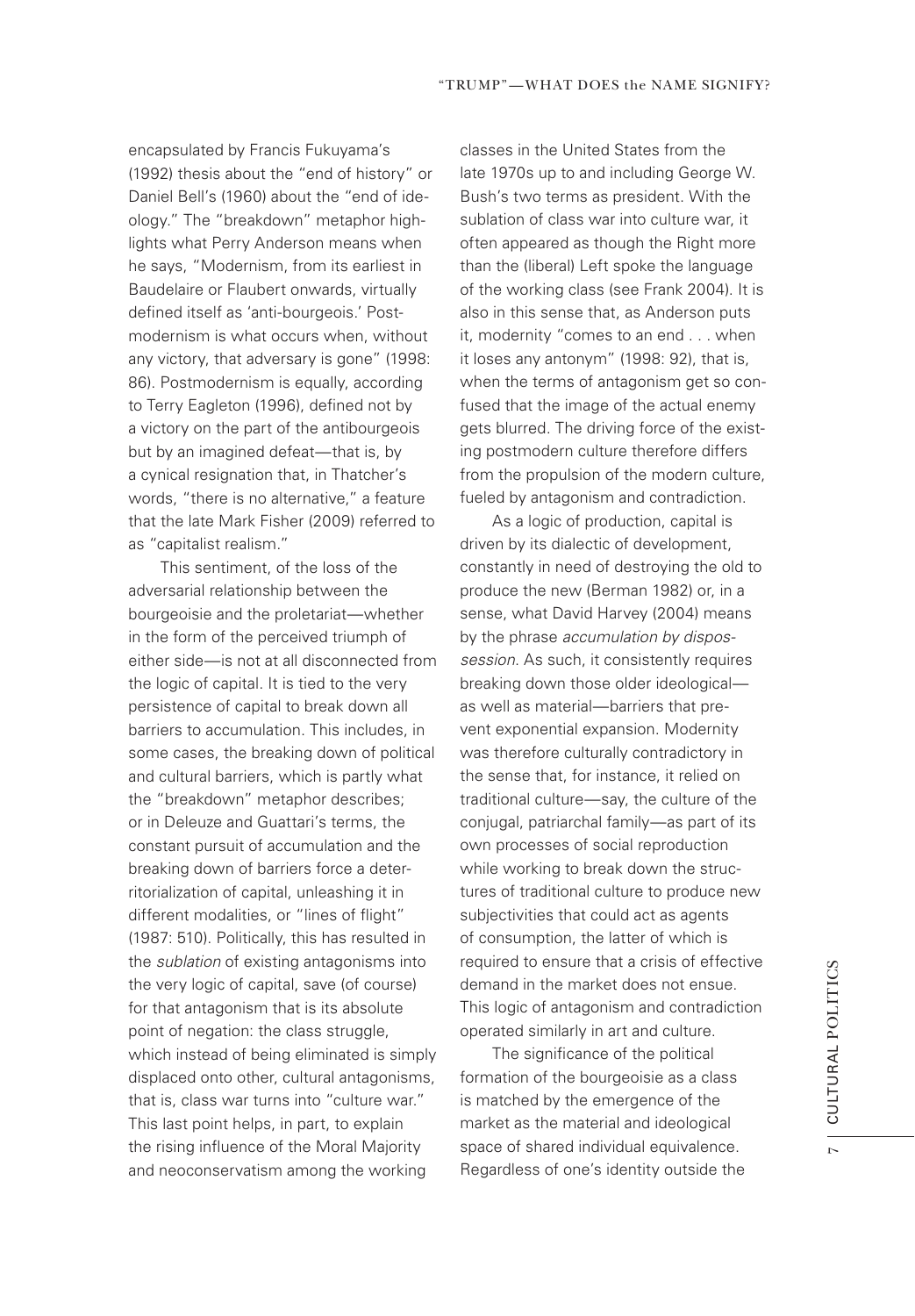market, inside we are all supposedly free and equal individuals engaged in acts of (fair and equitable) exchange. The market logic applied as well to art and culture, as the rise of capitalism broke down the older relationships between the artist and his patron. The commodification of art and culture is a contributing factor for the emergence of modernism. No longer producing for the patron, the artist—now, too, "liberated" as "entrepreneurial" labor—produced art for the market. But modern art was able to carve out for itself its own separate sphere, a field of cultural production, the latter defned by two points of negation, first, by its vocation to not become mere commodity. In this sense, modern art sought to distance itself from what was later termed *mass* or *popular culture*—or the "culture industry." Second is the negating infuence of new media, beginning with the daguerreotype. What the technological reproducibility of the image instituted in modernism was a formal criterion to "make it new!" From impressionism onward, through cubism, surrealism, and abstract expressionism, visual art sought to distance itself formally from the production of verisimilitude found in popular culture.

On the other hand, the modern avantgarde found defnition by distancing itself, again, from the culture of the bourgeoisie. Culturally, modern artists carved out a space for themselves by setting up a concept of the bourgeoisie to demonstrate precisely what they were *not*. At the same time, modern artists sought to distance their work from the political sphere, completely—hence the tautology "art for art's sake." So it is in these two ways that modernism found definition: by railing against what it was *not*—a process of negation—both in terms of its object (the work of art itself as

noncommodity) and in the identity of the artists (antibourgeois).

However, capital, being what it is, did not take very long to saturate this antagonism. While modernism may be understood by its vocation to not become commodity, postmodernism, we could say, is what emerges at the point of *total* commodification in the postwar consumer society, where art and commodity begin to fold into each other, as in the case of pop art, like Andy Warhol's *Campbell's Soup Cans*, and later with works of pastiche, like Cindy Sherman's *Untitled Film Stills*. But postmodernism is also what emerges when the rebellious art of modernism, which constantly sought to negate the existing world, formally, *becomes* the official art of the canon, the gallery, and the university. Put differently—and this is one of my central claims—if modernism defined itself as a process of subversion and negation, postmodernism, culturally, is what emerges *when subversion itself becomes the dominant ideology*. It is in this sense that we should take seriously Žižek's (2002: 169) warning that we should not confuse the ruling ideology with the ideology that *seems* to rule. If subversion is now part of the ruling ideology, how might we imagine the subversion of subversion?

Alongside these developments in the cultural sphere, a parallel conundrum emerged in the political spheres of Western Europe and North America in the 1960s, in the moment of the postwar welfare state and Cold War–era class *compromise* between capital and labor, which saw the emergence of new subjects of history, in place of the apparently nonexistent proletariat. In place of the class struggle between capital and labor, new social movements (NSMs)—from the civil rights movement and postcolonial movements to second-wave feminism, the

 $^{\infty}$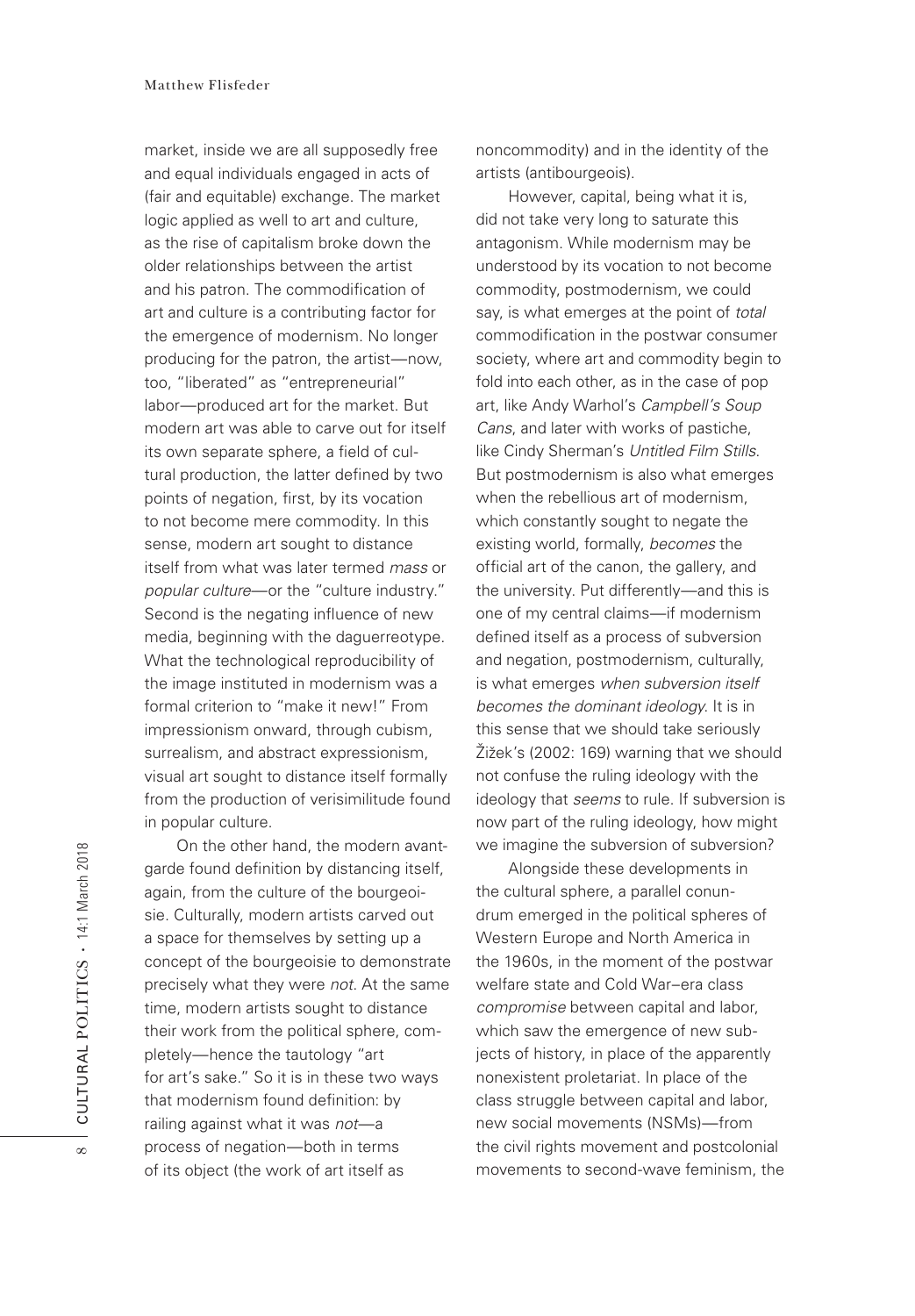gay liberation movement, and the student and antiwar movements—arrived on the scene. But just as modern art and culture were absorbed into the mainstream, first by the logic of commodification and then by way of institutionalization, so were the NSMs similarly diffused.

A positive feature of the NSMs was the kind of criticism that they launched against the phallocentrism, heterosexism, and Eurocentrism of both the dominant culture and the labor movement. However, in the campus protest culture of the 1960s and 1970s, there was a concerted effort to ensure that fights against sexism, racism, and homophobia were still conducted in the context of a class awareness: hence the cultural studies mantra "race-classgender." With their gaining political infuence, NSMs had a profound impact on the curriculum of humanities departments in the 1960s, 1970s, and 1980s, with more attention being paid to nonwhite and female scholars, writers, and artists, launching a kind of academic "culture war." Again, positively, the culture war in the university drew attention to issues of cultural representation in the media and the stereotypical representation of racialized and gendered minorities, which by the 1990s came to include the representation of gays and lesbians, with the addition of queer theory to the literature.

Not surprisingly, and not unproblematically, the rising attention to cultural representation and questions of diversity in the media was picked up by the consumer culture. Dick Hebdige's (1979) now-classic study of subculture is useful here. Just as the threat of subculture is diffused by and incorporated through commodification, so have the identity politics of the NSMs and the institutionalization of the culture wars been incorporated into the branding logic of the consumer society, which is

interested less in multiculturalism and diversity, or intersectionality, than with maintaining a steady base of diverse consumers—the interpellation of new subjectivities—still, in order to avoid crises of market demand (see Klein 2000). Unlike the mass audience culture of the early entertainment industries, the contemporary consumer culture is "demassifed" in the sense that it makes diversity a marketing tactic to broaden its reach. But what this context also reveals is that here, too, rebelliousness, difference, and subversion have become part of the reigning ideology when it comes to questions of identity. Demassifcation and branding are both tied to the commercial diffusion of subversion. Rather than ideology interpellating individuals as compliant subjects, the ruling ideology today is grounded on the inherent transgression (Žižek 1997) of the ideology that seems to rule. Here we face one of the central cultural and political contradictions of our time: if, as I have shown, in both art and culture, and in the identity politics of the NSMs, subversion, far from being antagonistic to the existing system, has actually become part of its interpellative call—that is, if subversion has itself become the dominant ideology (in the case of art and culture, the ethic of innovation reigns over tradition; in the case of identity politics, diversity subverts conformity)—if all of this is the case, what does the subversion of subversion look like?

This is how the situation must be approached from the perspective of the new alt-right. What the Left sees as the subversion of bourgeois/elitist, phallocentric, and Eurocentric ideology, the alt-right sees as the formation of a new culturally dominant ideology, best encapsulated in the much-disdained call for political correctness. The alt-right, too, is antibourgeois, but perceives and constructs the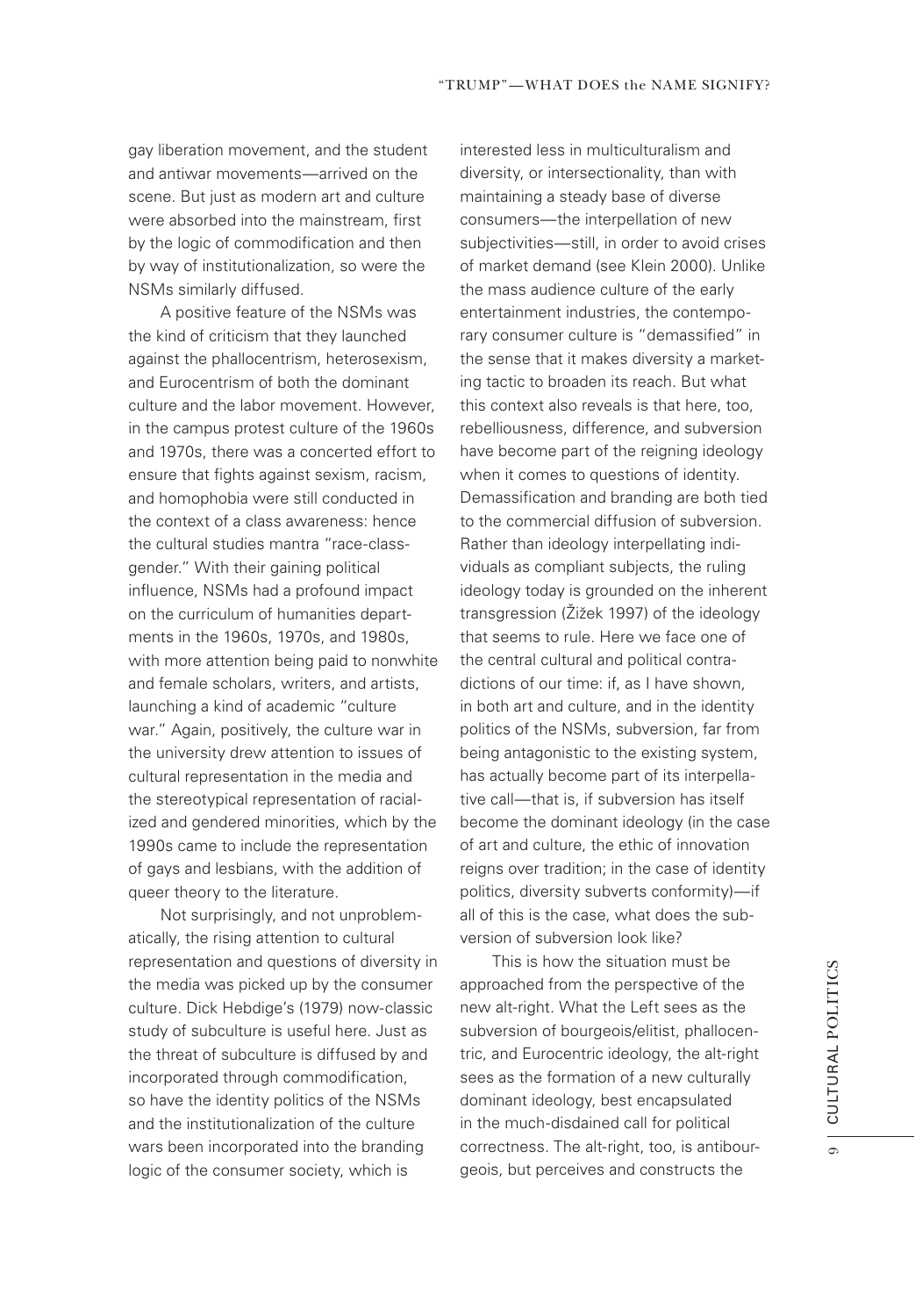Left as just such a bourgeoisie, trapped in its own libertine elitist bubble. What the alt-right, particularly in its white nationalist and masculinist bent, finds most objectionable in the politically correct postmodern identity politics is what its members perceive as a double standard on questions of diversity and identity. From their perspective, all identities are permissible, save for white and conservative, or even "normative," identities. In this scenario, when political correctness and postmodern identity politics are posited as the ideology that seems to rule, for the alt-right, its politics cannot but appear subversive. The alt-right, in fact, is caught up in the postmodern interpellative call to subversion. What makes this formation additionally troubling is that it also, at times, seems to rail against the consumer culture of postmodern capitalism, making it both ironically populist and at times seemingly anticapitalist, not unlike the depiction of Project Mayhem in David Fincher's *Fight Club* (1999), an iconic flm for members of the alt-right. Although the film appears radical in its anticonsumerist posturing, the film is outrageously misogynistic in its equating of consumerism with femininity. In the fight club, a prototypical men's rights association (MRA) if ever there was one, the men literally beat each other up, metaphorically beating the consumerism and femininity out of themselves.

## *"Fake News" and "Post-truth": Contradictions of the Media Spectacle*

No wonder your President has to be an actor, he's got to look good on television! —Doc Brown, *Back to the Future*

Prepare to meet Donald Trump, possibly the frst "social media" and "reality TV" president. —Van Jones, "Trump: The Social Media President?"

Postmodernism is thus contradictory for, on the one hand, instituting and commodifying subversion and transgression as an apparent ideology and, on the other, for interpellating the proponents of the ruling ideology as somehow subversive. The second contradiction concerns that between the democratic and commercial logics of the media. One of the other byproducts of commodification has been a democratization of sorts. Again, in art and culture this has meant widening access to those spaces previously open only to the elite—spaces of cultural consumption, like the gallery. Oddly, though, commodifcation has the effect of veiling the class antagonism when it now comes to accessing art, culture, and information. No one is barred from access, so long as one can pay the price of admission. For conservative cultural critics, like Matthew Arnold (1993) and F. R. Leavis (1930), and especially for Left cultural critics, like Max Horkheimer and Theodor W. Adorno (2000), the commodification of culture, however democratizing to a certain extent, still played a role in removing what was uniquely valuable about works of art—that is, their aura, or their uniqueness in time and space, and their ability to speak to the sublime essence of the human condition. For Adorno, more so, modern art had the ability to truly challenge the reigning order, in contrast to the products of the culture industry, which simply help reproduce capitalism.

The technological reproducibility of art, too, according to Walter Benjamin (1968), is a factor in the democratization of art and culture. Just as paying the price of admission grants access to the unique work, so too does new media make possible the widespread dissemination of the work so that it can be accessed far and wide, beyond the gallery's limited reach. In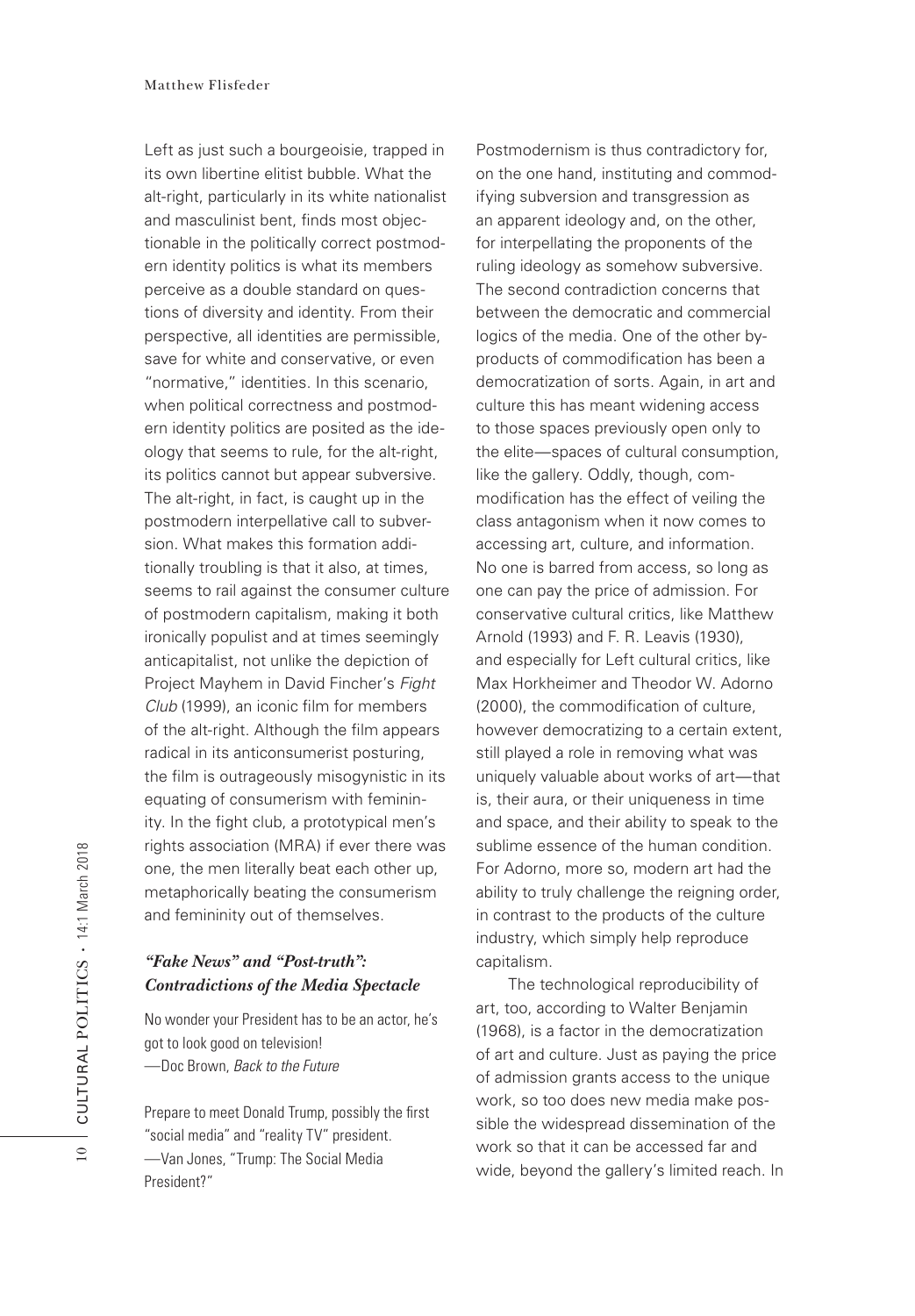fact, this aspect of new media, its ability to share information widely, is part and parcel of democratization in a political sense. The term *media* has become synonymous with the practice of journalism. As journalism, the media serve an important function in democracy by providing the people with the information that they need to make critical rational decisions about how to *participate* democratically. However, this democratic (fourth estate/public sphere) function of the media is contradicted by the commercial (i.e., commodified) logic of the media.

As media scholars have long demonstrated, private media companies are principally driven, as businesses, by the profit motive. This includes contemporary new media and social media websites, such as Google, Facebook, and Twitter. As Edward Herman and Noam Chomsky (1988) demonstrated thirty years ago, the commercial logic of the media, particularly infuenced by the role of owners and advertisers, works toward fltering *out* information that is either detrimental to the political status quo or at the very least to its bottom line. This includes sifting out content that potentially offends advertisers or special interest groups. Nevertheless, at the same time, the media interpellates viewers through the spectacularization and sensationalization of news and information (see Postman 1985). Since media revenues are still drawn by maximizing viewer attention, and the "work" of the so-called audience commodity (Smythe 1977), or online as the "prosumer commodity" (Fuchs 2014a), building a sizable audience is still one of the primary motivating factors of media production. In this regard, we can also see to some degree the "liberalization" of the media in the same sense, as has been already discussed in terms of the diffusion and branding of diversity.

This gives some credence to criticisms of the mainstream mass media from both the Left and the Right.

On the Left, the political economic critique of the media demonstrates the existence of a right-wing, procapitalist bias. On the Right, however, the mainstream mass media is believed to contain an underlying liberal bias, which has become a favorite target for right-wing radio talkshow hosts, like Rush Limbaugh (2015), who see the push for political correctness and the positive representation of women and racialized minorities so much as a threat sparked by the "cultural Marxism" of the liberal university campuses of the 1960s and their culture wars. The rise of the right-wing website Breitbart News is also indicative of this trend, as the site was initially conceived as a locus for uncovering liberal falsehoods, cover-ups, and conspiracies (Solov 2015). Regardless of which side is more correct—the Left critique is based more in terms of an organizational analysis, while the Right critique is based more on selective content analysis of the supposedly "liberal" media—both the Left and the Right apparently have cause for not trusting the mainstream media, which also makes pop protest songs, like Green Day's "American Idiot" (2004) and Katy Perry's "Chained to the Rhythm" (2017), both of which take media as their political targets, politically ambiguous. Evidently, everyone—whether on the Left or Right is critical of "fake news." This is one reason for understanding the technoutopianism about the digital public sphere of the Internet, first in the 1990s, with the development of the World Wide Web, and then again in recent times with the rise of the so-called social media revolutions. As Nagle notes, "Just a few years ago the Left-cyberutopians claimed that 'the disgust had become a network' and that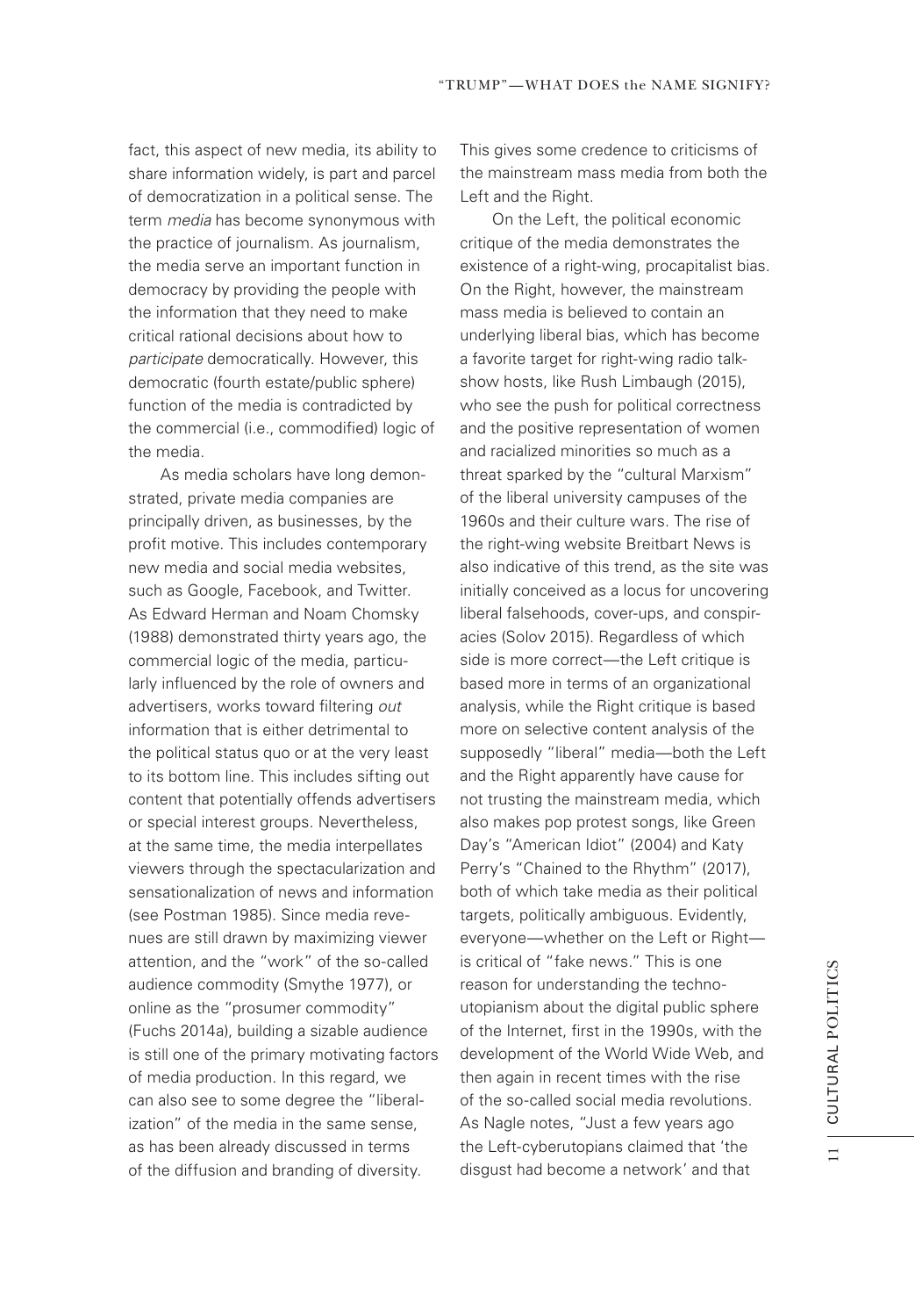establishment old media no longer control politics, that the new public sphere was going to be based on leaderless, usergenerated social media." This network, she says, "has indeed arrived, but it has helped to take the Right, not the Left, to power" (2017: 27).

If the protest movements that arose in the wake of the 2008 fnancial crisis, such as the Arab Spring and Occupy Wall Street, themselves organized in part by using social media sites like Facebook and Twitter (Fuchs 2014b; Herrera 2014; Lenzo 2013; Tufekci 2013), energizing the technoutopians on the liberal Left, this positive image of the new Internet and social media culture was crushed by the election of Trump in November 2016. Not surprisingly, the enthusiasm for the social media revolutions that we saw in the mainstream media quickly dissipated in the election's aftermath. How could we have all been so blindsided? Social media became vilifed with ensuing reports about online information "bubbles" or silos and the problem of "fake news" (Lee 2016; Solon 2016).

The "bubble" problem is exacerbated by for-profit social media websites, and if the prosumer commodity model is accurate—where social media sites are capable of monetizing user-generated content and data—then there is an incentive to maximize user participation as much as possible. This is partly what Jodi Dean (2002, 2009, 2010) means when she writes about "communicative capitalism." Instead of serving democratic interests, as profit-generating platforms, social media turn participation and communication into means of monetization and revenue building. Maximizing participation is key, and part of the algorithmic logic of sites like Facebook includes individuating user experience in the sense that the feedback loop becomes part of the normalized regimen of site activity (see Bucher 2012; Finn 2017; Langlois 2014; Mager 2014; Srnicek 2016). Unlike an older conception of ideological passivity, social media use is paradoxical in that the more we participate, the more we are plugged into the feedback loop of the ideological choir club, so to speak, however lacking in any real encounter with the ideological other. In ideal terms, the liberal bourgeois conception of the democratic public sphere (Habermas 1974) has meant more or less-and not without significant flaws (Fraser 1990; Mouffe 2000; Spivak 1988)—an *encounter* with the other. The notion of critical rational public discourse is premised on the idea that people in civil society must come together to politely and openly debate opposing views. Not only do the feedback loops and information silos on social media prevent such an encounter; the new digital society of the spectacle is contrarily driven by maximizing the number of hits, clicks, likes, and shares that a post receives. The digital attention economy is very much an effect of the neoliberal entrepreneurial ethic of reputation management (see Flisfeder 2015). In the cluttered spaces of the digital sea of abundance, attention is valuable currency, and getting noticed sometimes means being loud and obnoxious.

For the neoliberal ideology, it is primarily the entrepreneur as identity curator who is most publicly valorized by the reigning sensibility. However, it is the figure of the troll—an agent who builds a reputation by tarnishing the reputation of others—who has become one of the primary antagonists of the present, championed heroically by the racists and misogynistic meme culture of the alt-right. For a culture that privileges the troll as its antihero, Trump, then, appears as a godsend. Trolls, as Richard Seymour (2016) puts it, "are the self-styled pranksters of the internet. A subculture of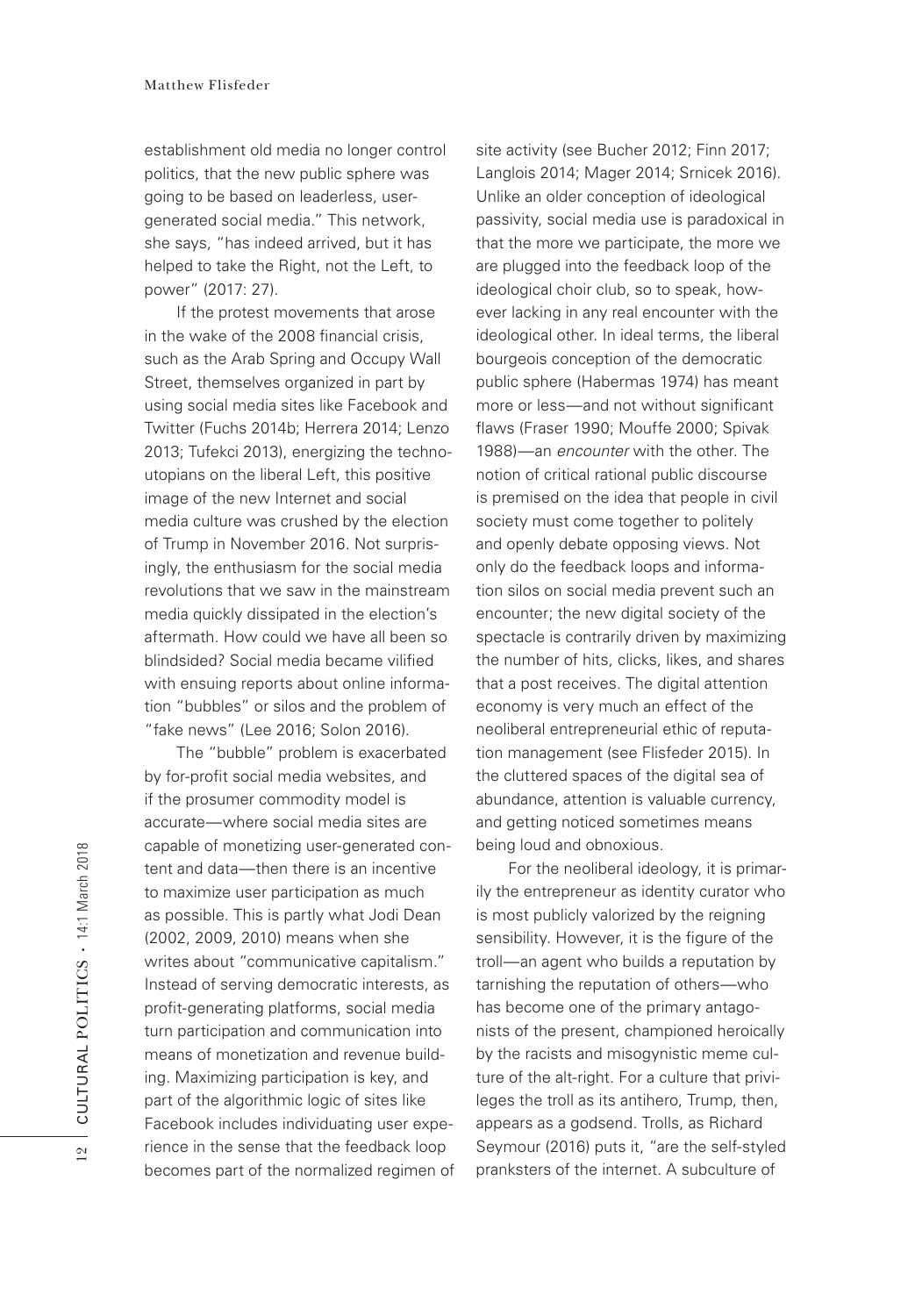wind-up merchants who will say anything they can to provoke unwary victims, then delight in the outrage that follows." What drives the troll is the pursuit of "lulz"—a cynical form of enjoyment "that derives from someone else's anguish." And as agents of the alt-right, the troll delights particularly in the harassment of feminists, cultural Marxists, and PC liberals or SJWs. With this use being made of the most advanced communications system and technology ever to exist, it is worth asking if the concerns of conservative elitist critics like Arnold and Leavis, or Left critics like Horkheimer and Adorno, were in fact correct about the commodification of culture, especially if digital democracy has been reduced to the anything goes, free speech fundamentalism of the masculinist alt-right troll. My own inclination is that social media can and do still fulfill a democratic function, but as with all forces of production, must be contextualized within the existing relations of production, exploitation, and the class struggle.

Finally, what also makes the emergence of the alt-right troll—and Trump as a figurehead—so hard to bear for the traditional liberal Left is that the regular appeals to truth seem to have flown out the window entirely. Even the kind of political economic criticism of the mainstream media's propaganda model, expounded by Herman and Chomsky, still relies on an older notion of ideology as false consciousness. Part of the problem that they see with the mass media is that its system of filtration creates a barrier of access for people to the truth. They—and Chomsky in much of his political commentary in particular—seem to rely on the idea that "if only the people knew the truth," then they would revolt and demand back their democracy. The problem is that followers of the alt-right, and Trump in particular, already seem to

know the truth, but continue to act as if this were not the case. In their cynical enjoyment of lulz, truth simply does not factor in. As Seymour points out, "This is what the critique of 'post-truth politics' misses. Even when he lies egregiously, Trump's fans think he is demonstrating an important truth in exposing media fakery."

#### *The Rise of the Alt-Right out of the Failures of the Left*

Every rise of Fascism bears witness to a failed revolution.

—Walter Benjamin, "Theories of German Fascism" (as quoted by Žižek)

So now we are faced with a culture that champions subversion and transgression itself being transgressed by the so-called alt-right; we are faced with the possibility that not even the truth portrayed by the media (or truth itself) is enough to bring about an enlightened counterpublic. The problem today is less the nonknowledge of the public than a collective cynical resignation in the form of what Fisher (2009) calls "capitalist realism." Such an identification is built around, first, Thatcher's well-known TINA statement, "there is no alternative," and second, by Jameson's (1994) thesis that it is easier to imagine the end of the world than the end of capitalism. This kind of cynical resignation has been reinforced somewhat by the visible failures of the Left ever since the beginning of the 2008 financial crisis.

Recall, again, that we did see a wave of Left protest movements and resistance after the 2008 crisis, from the so-called Arab Spring to the Occupy Wall Street movement. What was significant about the former is that it showed how the strength of the people could be a force of change. The Occupy movement, in addition, drew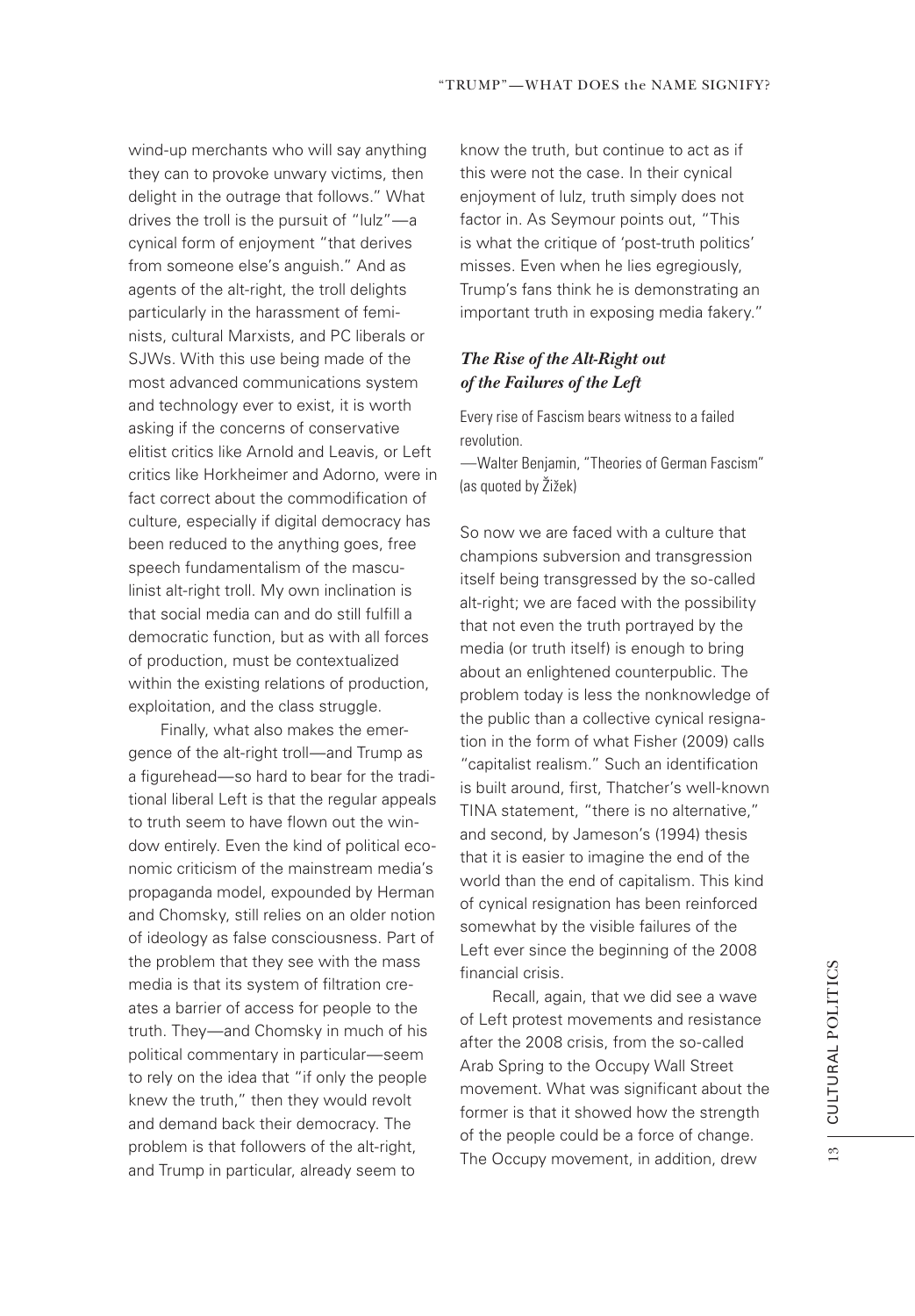significance for directing attention to the capital-class dynamic—pointing the finger at (or giving "the finger" to) Wall Street, using the language of "we are the 99%"—and of existing global power and the cause behind the 2008 crisis (i.e., the dangers of deregulated capital and the growth of fictitious capital in the form of collateralized debt obligations, such as mortgage-backed securities, and derivatives, such as credit default swaps). However, these movements failed to produce any kind of lasting alternative to the existing system (OWS was famously mocked for being leaderless and for lacking concrete "demands"—the imagery alone seems to equate OWS with some kind of hostage-taking situation), and therefore refected the impotence of the Left. Once again, the Left was incapable of producing change. There have been different material dimensions to each new rise of the Right in recent years, whether it is Trumpism, the Brexit vote, or the new alt-right. But in many ways, they are all reactionary responses to the failure of the Left in the wake of the crisis.

Phenomena like the rise of the alt-right demonstrate quite clearly that "every rise of Fascism bears witness to a failed revolution." This phrase, which Žižek (2006: 363; 2009: 73; 2010: 152; 2014: 101) often attributes to Walter Benjamin, signals what is perhaps the most depressing aspect of the rise of the alt-right as a protofascist movement. It highlights the fact that "there was a revolutionary potential, a dissatisfaction, which the Left was not able to mobilize" (Žižek 2010: 152), or in fact, that the revolutionary potential of the Left failed by being beaten out by the predominant liberal status quo. There are, then, two ways to understand the failure of the Left in the wake of the 2008 crisis of capitalism: (1) a failure of mobilization; (2) a failure to break

through and defeat the liberal ruling class. The first problem is one of building up the Left as a hegemonic force. In some ways, the Arab Spring and OWS did demonstrate a wave of postcrisis leftist enlightenment, which saw rising popularity of left-wing political parties, such as Syriza in Greece, as well as avowed socialist figures like Bernie Sanders in the United States and Jeremy Corbyn in the United Kingdom. But Syriza's inability to defeat the European "Troika" (the European Commission, the European Central Bank, and the International Monetary Fund) in its austerity talks, the pro-Brexit vote in the UK, and Sanders's failure to secure the nomination to become the Democratic Party's candidate for president all showed signs of defeat for a Left that rose up only to be beaten back down, not by the alt-right but in fact primarily by the liberal status quo. Therefore, according to Žižek, the liberal ruling class and the fascistic reaction are two sides of the same coin.

Žižek distinguishes liberal agency from that of the fascist by comparing two different modes of fetishism: the permissivecynical form and the populist-fascistic form (2009: 66). The first form is tied to a false universality: "The subject advocates freedom or equality, while being unaware of implicit qualifications which, in their very form, constrain its scope (the privileging of certain social strata: being rich, or male, or belonging to a certain culture, etc.)." The second form, in contrast, "involves a false identification of both the nature of the antagonism and the enemy: class struggle is displaced, for instance, onto the struggle with the Jews, so that popular rage at being exploited is redirected away from capitalist relations as such and onto the 'Jewish plot'" (66). Both forms, then, operate through the odd pairing of the fetish and the symptom: the formal fetishism of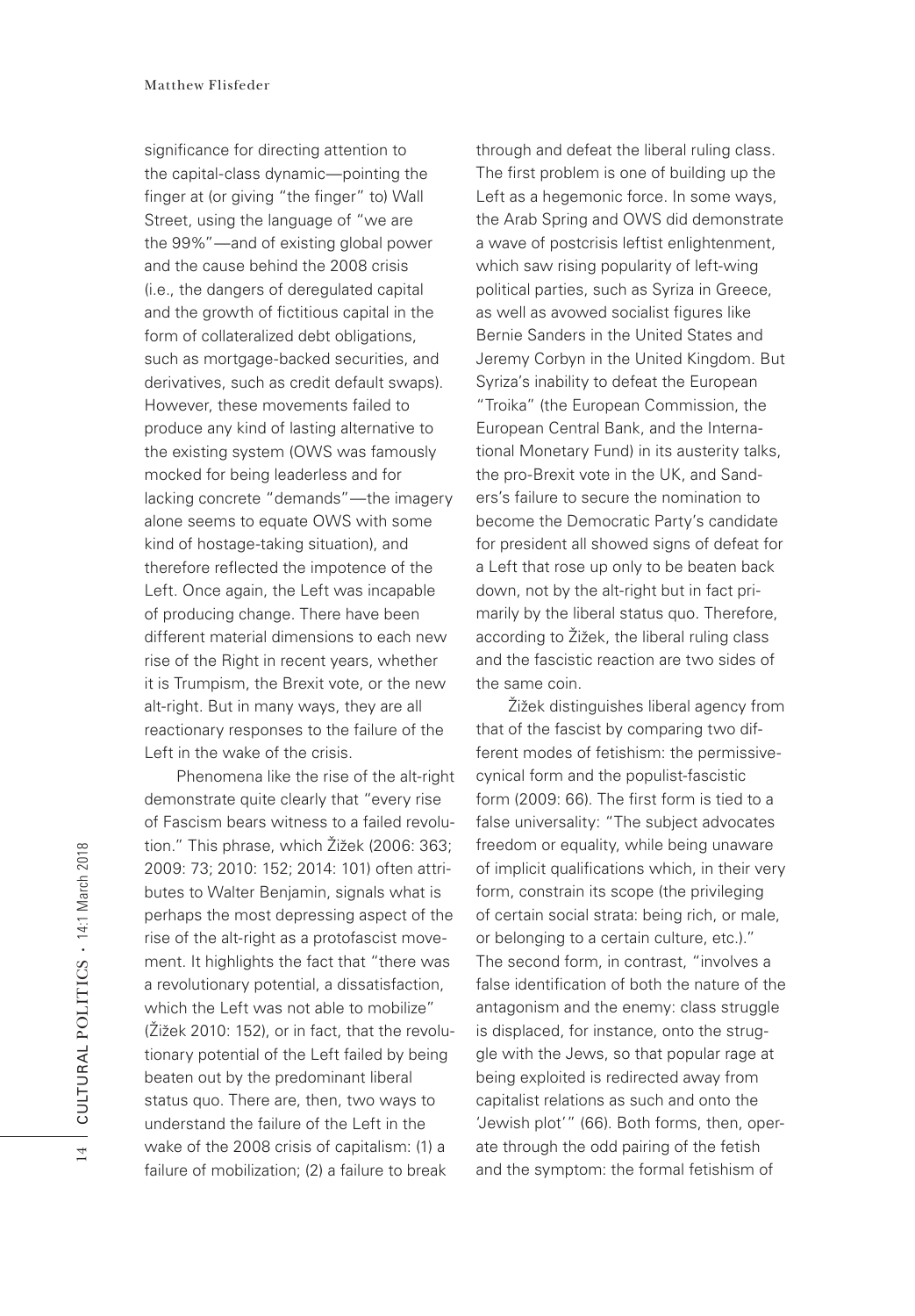the liberal permissive cynic, both in the form of the commodity and in the form of the law (i.e., equality before the eyes of the law), produces as its symptom the proletarianized subject as its excess; in the case of the populist-fascist, the figure of the other or the enemy ("Jew" in the case of Nazi anti-Semitism, for instance; feminists and cultural Marxists in the case of the alt-right) is fetishized, displacing the centrality of the class struggle (67). The paradox is that, although demystification is easier with the permissive enlightened liberal—identification of class struggle as the real problem or threat—such a liberal is in terms of the class struggle the real class enemy, while those who would be the apparent proletarianized class ally are more difficult to enlighten, preferring instead to blame the racialized and gendered other as a scapegoat. For Žižek, this does not mean that we should simply "understand" the racism and the sexism of the proletariat; rather, what it suggests is that, instead of simply preaching liberal tolerance and permissiveness, it is necessary to articulate the underlying class dimensions of the class struggle directly in nonmystifed terms. This is why, as he puts it, although "one should have no qualms about concluding short-term alliances with egalitarian liberals as part of the anti-sexist and anti-racist struggle," in the long term, "the success of the radical emancipatory struggle depends on mobilizing the lower classes who are today often in the thrall to fundamentalist populism" (73).

Herein lies the difficulty with the altright: they are fetishist in both the cynical and the fascistic sense. In their cynical form, they distance themselves from their position via rational discourse and critical interpretation—when one listens to speeches given by Richard Spencer, as deplorable as his arguments sound,

these are not the ravings of a mad man but the carefully thought out and charismatic pseudo-intellectual statements of a "leader"—the movement, in other words, produces organic intellectuals. But in its fascist populist form, the movement clings to the other as fetish, disavowing the centrality of the class struggle, using the other—feminists and cultural Marxists, SJWs, and so forth—to displace this centrality. Therefore, rather than try to convince members of the alt-right, through rational critical interpretation, that their rage is simply displaced, they should be seen more so as a reactionary formation, the symptomal product of the *defeat* of the Left by the liberal ruling class. It is for this reason that, if the alt-right is to be defeated, the challenge is to defeat the liberal ruling class. As Žižek puts it, for the Left, "the only true alternative is the one between itself and the liberal mainstream, the populist 'radical' Right being nothing but the *symptom* of liberalism's inability to deal with the Leftist threat" (75).

## *"Bernie Would Have Won!": A Provisional Conclusion*

Against the postmodernist suspicion of grand narratives, we need to reassert that, far from being isolated, contingent problems, these are all the effects of a single systemic cause: Capital. —Mark Fisher, *Capitalist Realism: Is There No Alternative?*

As I noted above, subversion and transgression have been embraced and diffused as virtues into the culture of postmodern capitalism. Formally and aesthetically, the alt-right follows a tradition that has a lineage going back to the modernist ethics of transgression and subversion. At the same time, their public demonstrations, and alarms about the anti–free speech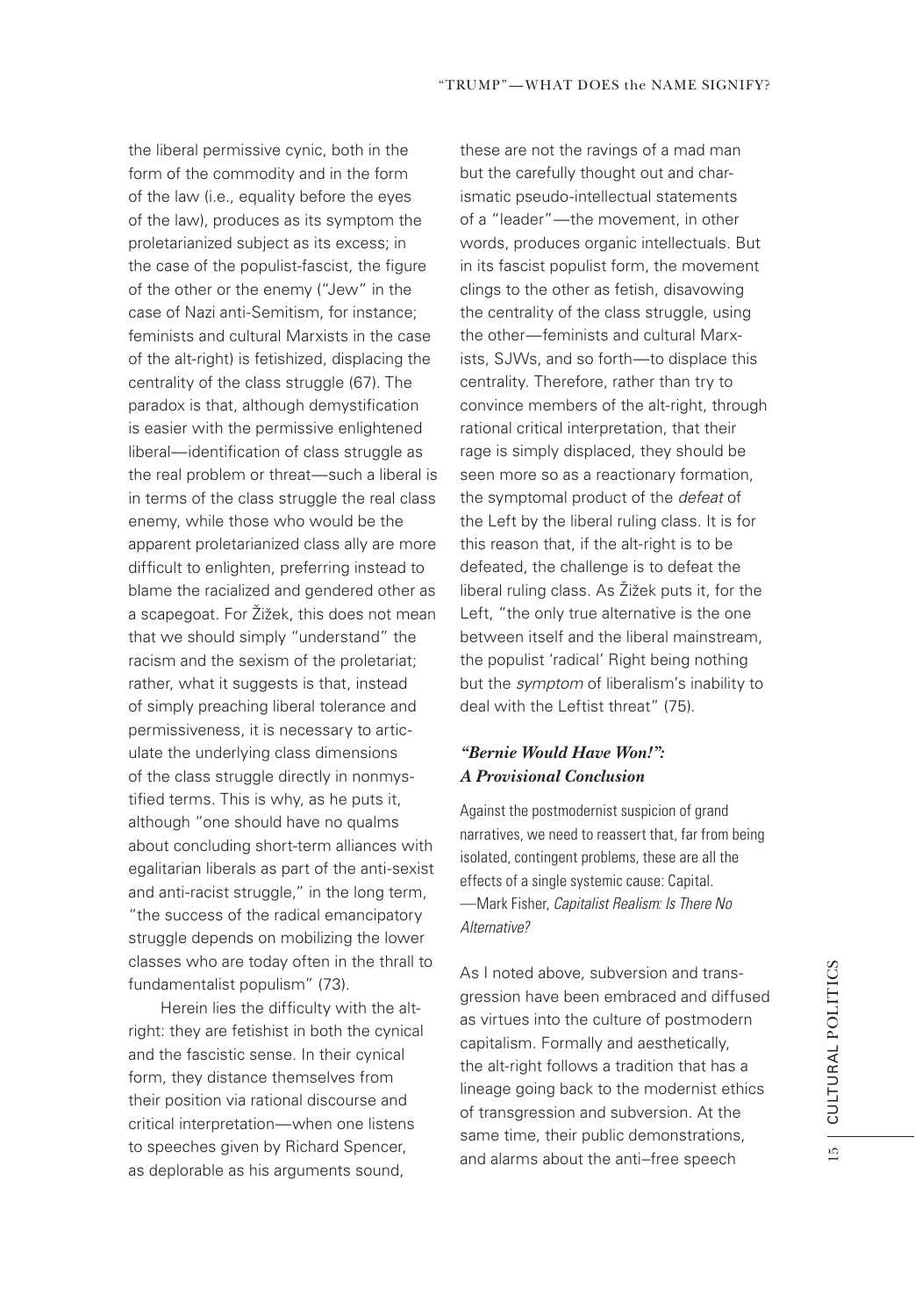SJWs, particularly on university campuses, appear to have adopted the tactics of the radical New Left from the 1960s. While the ideological content of the alt-right is determinatively conservative, at a formal level, their tactics start to mimic the traditional and New Left, especially when one of their chief characteristics is a hypervigilance toward breaking taboos. The alt-right, in this way, has more in common with the counterculture of May '68 than it does with anything resembling the traditional Right (Nagle 2017: 28). As well, the alt-right demonstrates that a formal transgression of the existing order is not necessarily one that moves in the direction of emancipatory and progressive change. As Nagle puts it, "disrespect for its own sake" mirrors the modern avant-garde's ethic of "art for art's sake." The ethic of the alt-right has taken on a Nietzschean "cult of moral transgression," that even informed much of early (and in some cases, contemporary) poststructuralism (31). For the Marquis de Sade, the surrealists, R. D. Laing, and even in some sense in the writings of Deleuze and Guattari, madness and insanity are signs of nonconformity. The alt-right's celebration of the carnivalesque and the grotesque in practices such as "RIP Trolling" (trolling Facebook and Twitter pages of the recently deceased) demonstrates why, I claim, even anarchist practices of the carnivalesque, such as those described by Simon Critchley—advocating for "a new language of civil disobedience that combines street-theatre, festival, performance art and what might be descried as forms of non-violent warfare," and including things like "carnivalesque humour" (2007: 123)—are easily co-optable by the alt-right Chan and meme culture. There is, in fact, nothing inherently radical or emancipatory about empty formal tactics such as these. As well, through websites like Breitbart

News, which even the mainstream mass media now seem to cite as a legitimate source of news, the alt-right also manages to incorporate public sphere and liberal critiques of elitism into its arsenal, allowing it to appear sympathetic to the concerns of the average Joe. What, then, is the solution?

Perhaps, rather than focus on a politics of subversion and transgression, it is time to build toward a new "common sense." If there is anything positive to say about the past decade of protest and Left politics, it is that a new language and narrative of understanding—a new form of cognitive mapping—seem capable of interpellating a new Left sensibility. Although OWS ultimately dissipated, its lasting effect has been a renewed discourse about the class struggle—the 99% versus the 1%, language that even mathematically makes visible the disparity between the two class positions, so that it does not appear as though we are talking about two antagonistic groups on a level playing field. What it emphasizes is the deep disparity in size and reach of the population, to show that the majority is proletarianized. Furthermore, another particularly youthful group of people is coalescing around figures like Sanders and Corbyn. One of Sanders's greatest achievements during his campaign for the Democratic nomination was to help destigmatize the word *socialism*. Many young people now openly identify as "socialists" (see Ehrenfreund 2016 and Meyerson 2016). The term is beginning to lose the ideological baggage that it carried during the Cold War.

Out of the actual contradictions of capitalism, people are beginning to imagine real alternatives, and a new common sense is in fact forming, whose main antagonist has been less the alt-right and megalomaniacal figures like Trump than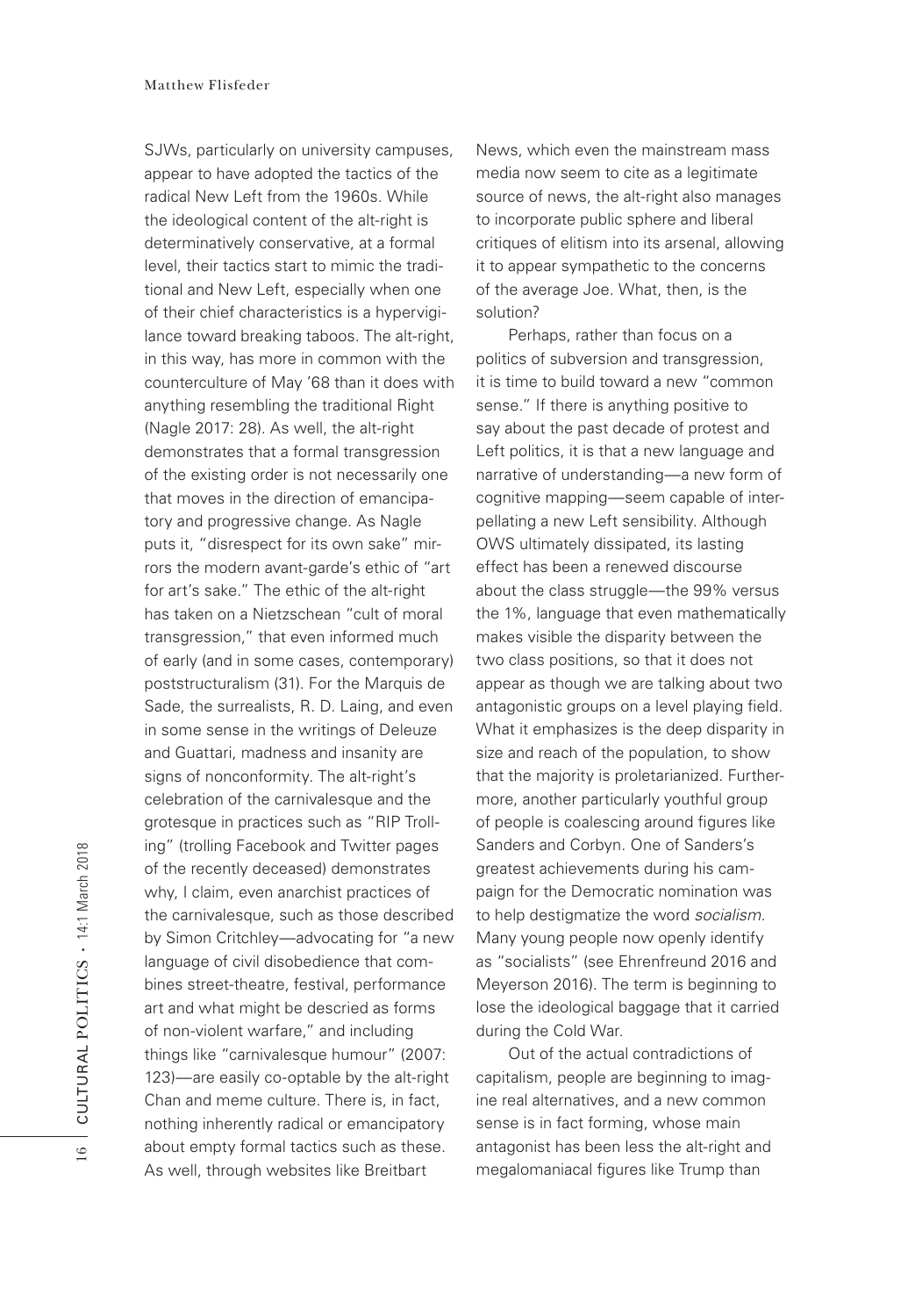figures at the center who, to maintain power, have slowly shifted over the period of neoliberalism increasingly to the right. They court the Right and the center in economic terms to defeat the Left. However, their apparent social liberalism is finally being undermined by their staunch economic conservatism. Paradoxically, it is the populist rhetoric of a socialist economic narrative, mixed with a rightwing racist and sexist social identity, that brought the masses toward Trump. Recall that much of Trump's economic rhetoric included discussion of policies normally addressed by the Left (withdrawing from the TPP, for instance; criticisms of the mainstream mass media), but couched in inflammatory racist rhetoric about illegal immigrants and terrorists. Perhaps, then, if the socialist Left is so much of a threat to that liberal center—so much so that it sees a rightward shift as its only solution and if apparent supporters of the alt-right are themselves courted by economic socialism, then maybe (just maybe) socialism (and dare we say "communism") really *is* our new common sense.

#### *Acknowledgments*

This article is based on two presentations that I gave at the University of Winnipeg in the winter of 2017: "'Trump'—What Does the Name Signify?" and "Fascism Ascendant? The Mainstreaming of Hate." I am grateful to Jason Hannan, Allen Mills, Ray Silvius, and Helen Lepp Friesen for inviting me to give these presentations.

#### *References*

- Anderson, Perry. 1998. *The Origins of Postmodernity*. New York: Verso.
- Arnold, Matthew. 1993. *Culture and Anarchy and Other Writings*. New York: Cambridge University Press.
- Bell, Daniel. 1960. *The End of Ideology: On the Exhaustion of Political Ideas in the Fifties*. Cambridge, MA: Harvard University Press.

Benjamin, Walter. 1968. "The Work of Art in the Age of Mechanical Reproduction." In *Illuminations: Essays and Re*f*ections*, translated by Hannah Arendt, 217–51. New York: Schocken.

- Berman, Marshall. 1982. *All That Is Solid Melts into Air*. New York: Penguin.
- Bokhari, Allum, and Milo Yiannopoulos. 2016. "An Establishment Conservative's Guide to the Alt-Right." *Breitbart*, March 29, www.breitbart .com/tech/2016/03/29/an-establishment -conservatives-guide-to-the-alt-right/.
- Bradner, Eric. 2017. "Conway: Trump White House Offered 'Alternative Facts' on Crowd Size." *CNN*, January 23, www.cnn.com/2017/01/22/politics /kellyanne-conway-alternative-facts/index.html.
- Brown, Wendy. 2006. "American Nightmare: Neoliberalism, Neoconservatism, and De-Democratization." *Political Theory* 34 (6): 690–714.
- Bucher, Taina. 2012. "Want to Be on Top? Algorithmic Power and the Threat of Invisibility on Facebook." *New Media and Society* 14 (7): 1164–80.
- Burns, Jennifer. 2017. "Ayn Rand Is Dead: Liberals Are Going to Miss Her." *Washington Post*, March 3, www.washingtonpost.com/posteverything/wp /2017/03/03/ayn-rand-is-dead-liberals-are-going -to-miss-her/.
- Critchley, Simon. 2007. *In*f*nitely Demanding: Ethics of Commitment, Politics of Resistance*. New York: Verso.
- Dean, Jodi. 2002. *Publicity's Secret: How Technoculture Capitalizes on Democracy*. Ithaca, NY: Cornell University Press.
- Dean, Jodi. 2009. *Democracy and Other Neoliberal Fantasies*. Durham, NC: Duke University Press.
- Dean, Jodi. 2010. *Blog Theory: Feedback and Capture in the Circuits of Drive*. Malden, MA: Polity.
- Deleuze, Gilles, and Félix Guattari. 1983. *Anti-Oedipus: Capitalism and Schizophrenia*. Translated by Robert Hurley, Mark Seem, and Helen R. Lane. Minneapolis: University of Minnesota Press.
- Eagleton, Terry. 1996. *The Illusions of Postmodernism*. Malden, MA: Blackwell.
- Ehrenfreund, Max. 2016. "A Majority of Millennials Now Reject Capitalism, Poll Shows." *Washington Post*, April 26, www.washingtonpost.com/news /wonk/wp/2016/04/26/a-majority-of-millennials -now-reject-capitalism-poll-shows/.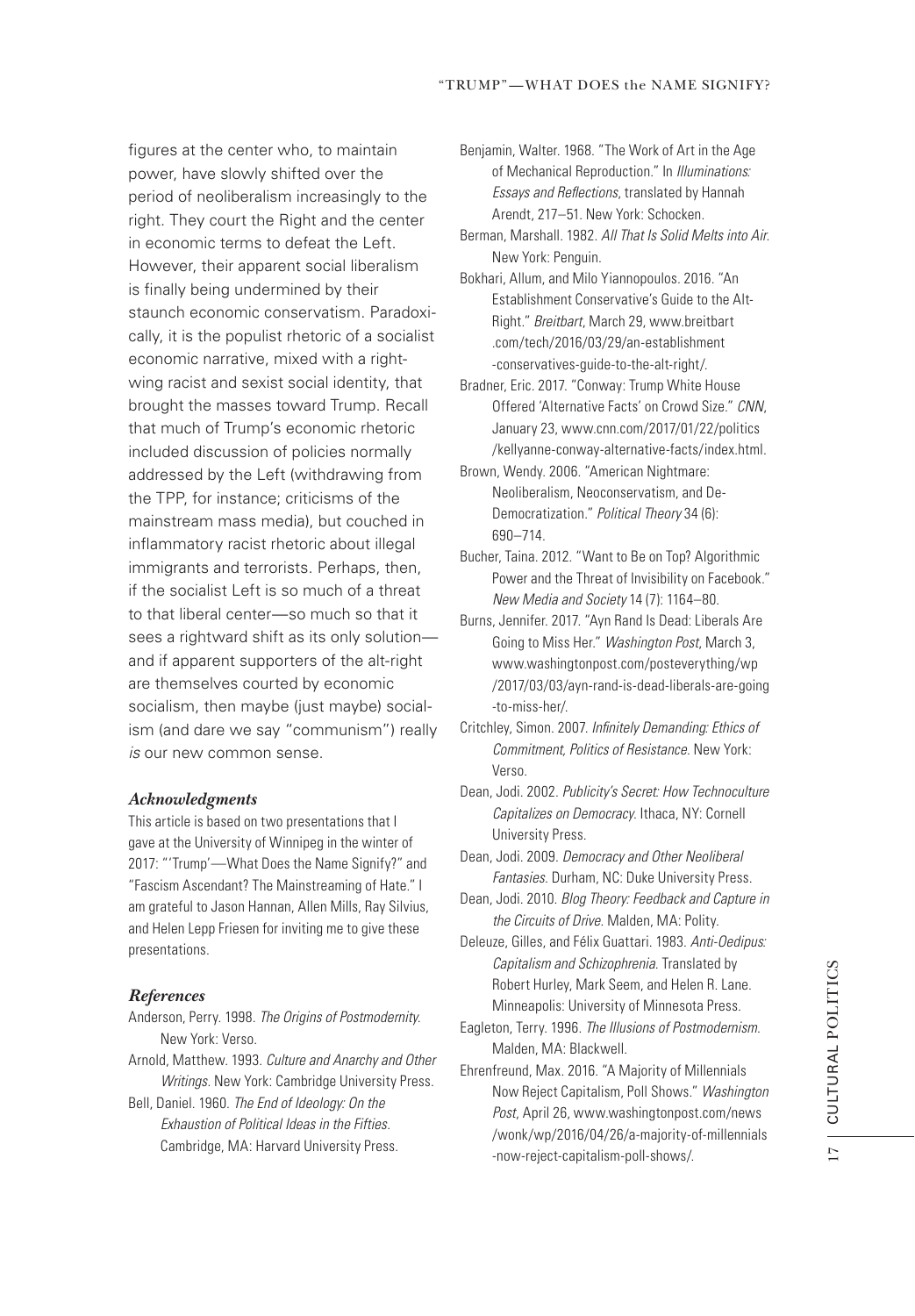- Ernst, David. 2017. "Donald Trump Is the First President to Turn Postmodernism against Itself." *Federalist*, January 23, thefederalist .com/2017/01/23/donald-trump-frst-president -turn-postmodernism/.
- Finn, Ed. 2017. *What Algorithms Want: Imagination in the Age of Computing*. Cambridge, MA: MIT Press.
- Fisher, Mark. 2009. *Capitalist Realism: Is There No Alternative?* Washington, DC: Zero Books.
- Flisfeder, Matthew. 2015. "The Entrepreneurial Subject and the Objectivization of the Self in Social Media." *South Atlantic Quarterly* 114 (3): 553–70.
- Flisfeder, Matthew. 2017. *Postmodern Theory and Blade Runner*. New York: Bloomsbury.
- Frank, Thomas. 2004. *What's the Matter with Kansas? How Conservatives Won the Heart of America*. New York: Henry Holt.
- Fraser, Nancy. 1990. "Rethinking the Public Sphere: A Contribution to the Critique of Actually Existing Democracy." *Social Text*, nos. 25–26: 56–80.
- Fuchs, Christian. 2014a. *Digital Labour and Karl Marx*. New York: Routledge.
- Fuchs, Christian. 2014b. *OccupyMedia! The Occupy Movement and Social Media in Crisis Capitalism*. Washington, DC: Zero Books.
- Fukuyama, Francis. 1992. *The End of History and the Last Man*. New York: Free Press.
- Habermas, Jürgen. 1974. "The Public Sphere—An Encyclopedia Article." Translated by Sara Lennox and Frank Lennox. *New German Critique*, no. 3: 49–55.
- Harvey, David. 2004. "The New Imperialism: Accumulation by Dispossession." *Socialist Register* 40: 63–87.
- Hebdige, Dick. 1979. *Subculture: The Meaning of Style*. New York: Routledge.
- Herman, Edward S., and Noam Chomsky. 1988. *Manufacturing Consent: The Political Economy of the Mass Media*. New York: Pantheon.
- Herrera, Linda. 2014. *Revolution in the Age of Social Media: The Egyptian Popular Insurrection and the Internet*. New York: Verso.
- Horkheimer, Max, and Theodor W. Adorno. 2000. *Dialectic of Enlightenment*. Translated by John Cumming. New York: Continuum.
- Jameson, Fredric. 1979. *Fables of Aggression*. New York: Verso.
- Jameson, Fredric. 1984. "Postmodernism; or, The Cultural Logic of Late Capitalism." *New Left Review*, no. 146: 53–92.
- Jameson, Fredric. 1994. *The Seeds of Time*. New York: Columbia University Press.
- Jameson, Fredric. 2010. "A New Reading of Capital." *Mediations* 25 (1): 5–14.
- Klein, Naomi. 2000. *No Logo: Taking Aim at the Brand Bullies*. Toronto: Vintage Canada.
- Langlois, Ganaele. 2014. *Meaning in the Age of Social Media*. New York: Palgrave Macmillan.

Leavis, F. R. 1930. *Mass Civilization and Minority Culture*. Cambridge: Minority.

- Lee, Dave. 2016. "Facebook's Fake News Crisis Deepens." *BBC*, November 15, www.bbc.com /news/technology-37983571.
- Lenzo, Brian. 2013. "Will the Revolution Be Tweeted?" *International Socialist Review*, no. 90. isreview .org/issue/90/will-revolution-be-tweeted.
- Limbaugh, Rush. 2015. "The Conservative-Media Revolution Has Forced the Liberal Media to Abandon Any Pretense of Objectivity." *National Review*, November 4, www.nationalreview.com /article/426529/conservative-media-revolution -has-forced-liberal-media-abandon-any-pretense.
- Lyotard, Jean-François. 1984. *The Postmodern Condition*. Translated by Geoff Bennington and Brian Massumi. Minneapolis: University of Minnesota Press.
- Mager, Astrid. 2014. "Defning Algorithmic Ideology: Using Ideology Critique to Scrutinize Corporate Search Engines." *triple-C: Communication, Capitalism and Critique* 12 (1), www.triple-c.at /index.php/tripleC/article/view/439.
- McKnight, Peter. 2017. "Trump as Postmodernist: Truth No Longer Bound by Facts." *Globe and Mail*, January 28, www.theglobeandmail.com /opinion/trump-as-postmodernist-truth-no -longer-bound-by-facts/article33796581/.
- Meyerson, Harold. 2016. "Why Are There Suddenly Millions of Socialists in America?" *Guardian*, February 29, www.theguardian.com /commentisfree/2016/feb/29/why-are-there -suddenly-millions-of-socialists-in-america.
- Mouffe, Chantal. 2000. *The Democratic Paradox*. New York: Verso.
- Nagle, Angela. 2017. *Kill All Normies: The Online Culture Wars from Tumblr and 4Chan to the Alt-Right and Trump*. Washington, DC: Zero Books.